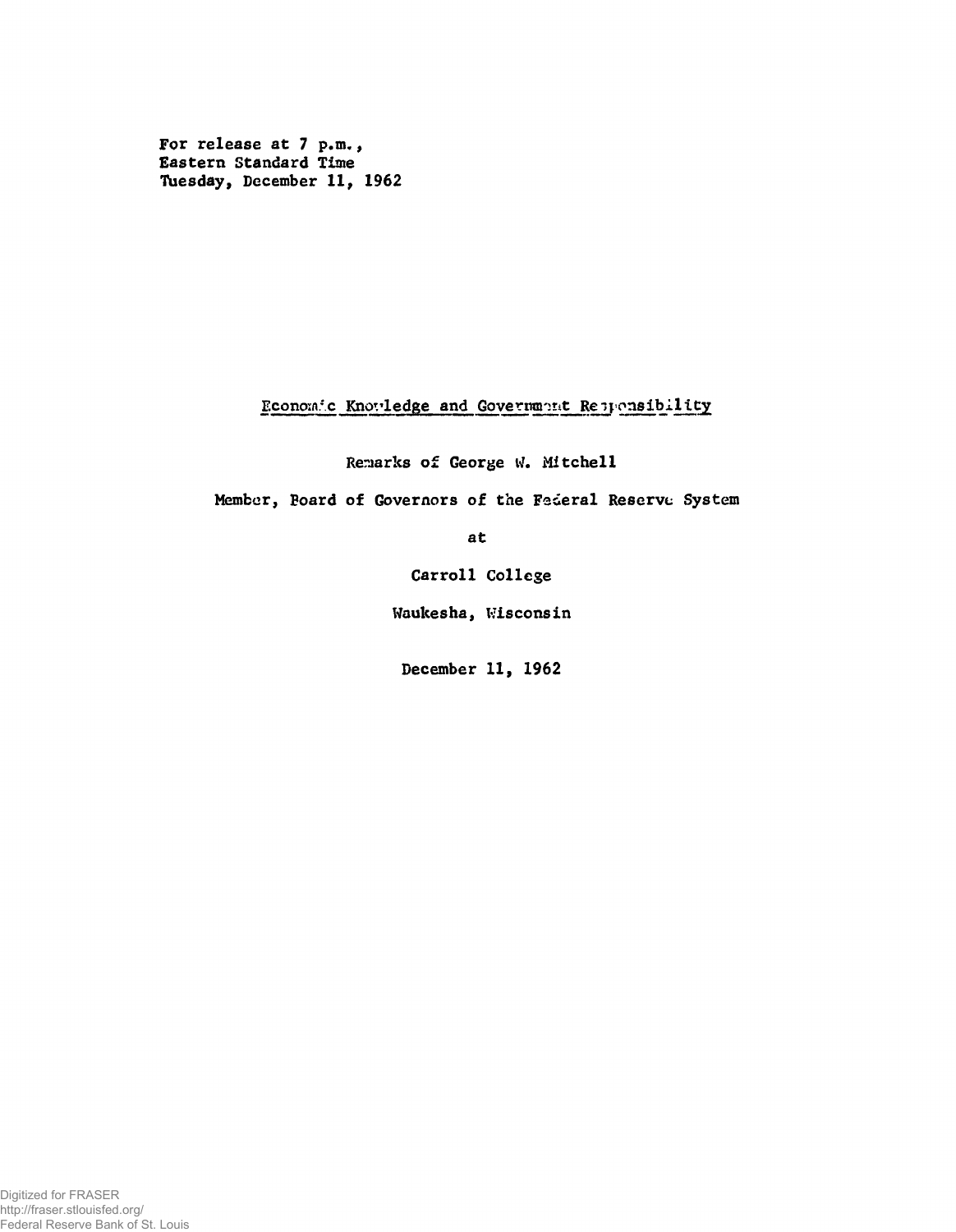## Economic Knowledge and Government Pespousibility

I welcome the opportunity to spend an hour in an academic atmosphere where it is fitting and proper to éngage in abstraction and to turn thé world upside down without regard for what comes unstuck. It is not often that I have an opportunity to shed mere practical affairs and to speculate. And, of course, I assume that what I will have to say will be understood as speculation prompted by the ancient and generous spirit of' academia and not as a program of immediate action.

You have invited my observations on "Economic Knowledge and Government Responsibility." I must immediately confess my inability to present you'with a thoroughly articulated and carefully reasoned statement--a statement which would at once give unassailable content to these concepts, and which would spell out their linkage. The older among you will, perhaps, be inclined to forgiveness: from the younger among you who expect- (as you should) on-target performance, I ask indulgence.

Let me indicate to you the way in which I have organized my observations. My intention is fitst to discuss the most .controversial component of the theme— Government Responsibility. I have taken this to mean Government responsibility in the economic sphere. I will discuss this component of the theme under what seems to me to be. three convenient headings. I will then turn to some notes on Economic Knowledge and attempt, as fortherwise am able, to treat what relevance economic knowledge could,  $\delta t$ , should, have to Government responsibility.

Digitized for FRASER http://fraser.stlouisfed.org/ Federal Reserve Bank of St. Louis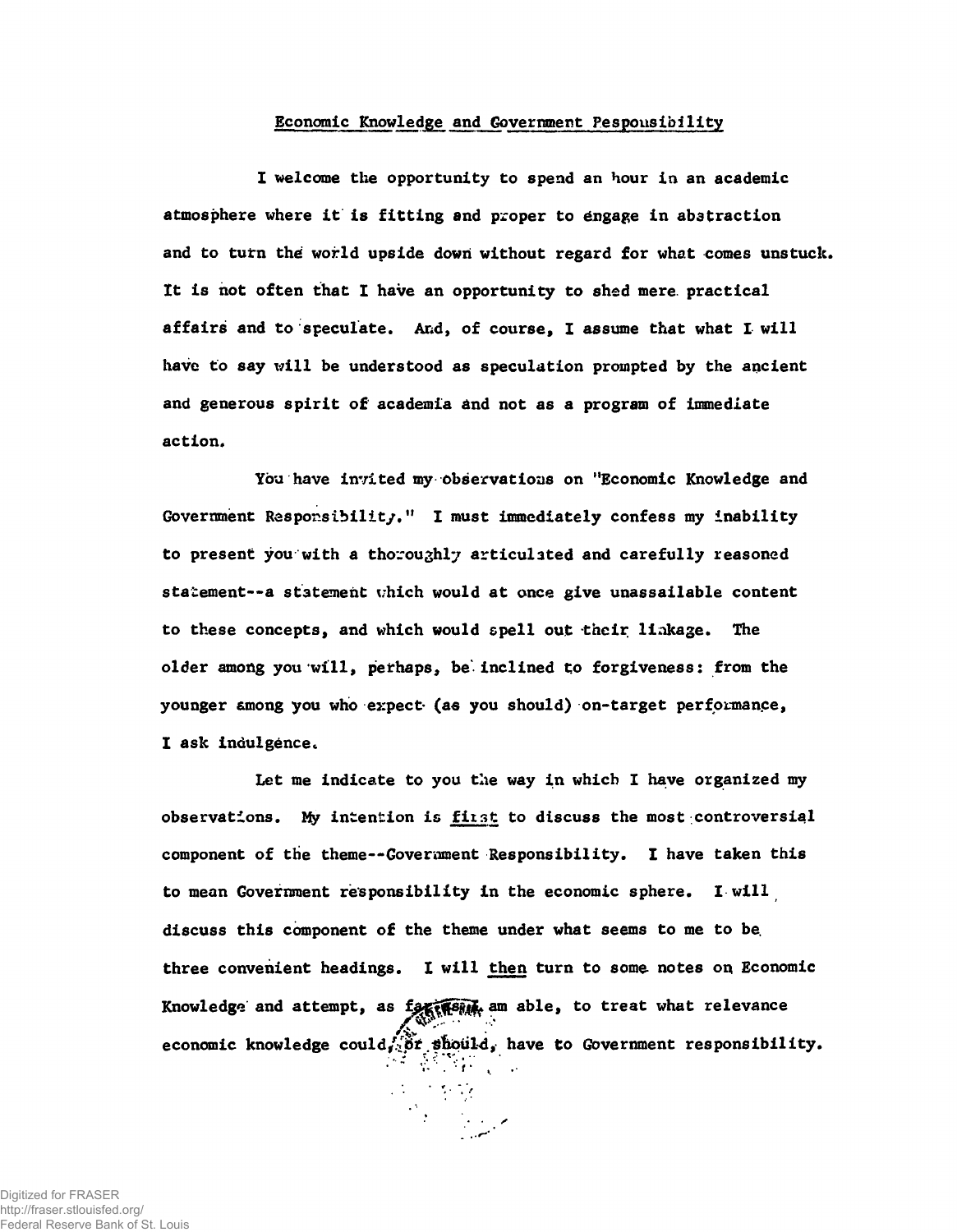The issue of "Government Responsibility" in the economic sphere belongs to a very durable debate; durable both in terms of the toughness of the issues and in terms of the length of time over which it has taken place. The contestants in this debate are currently the Liberals and the liberals. I do not intend this as a puzzle. I am just not able to speak out the fact, since I do not share Victor Borge's talents for vocal punctuation, that I mean one liberal to be capitalized and the other not. To introduce vocal notation, I will speak of the "new liberal" and the "old liberal." This is a matter of notation only and is not an assessment of their relative content: the terms "old" and "new" are not intended to convey my feelings about the relative freshness or mustiness of these positions.

The arguments of the "new liberal" on Government Responsibility in the economic sphere axe topical. Essentially, they deplore what they see as a great disparity between publicly and privately rendered services. That is, they deplore "Conventional Wisdom's" seeming inability to be distressed about the public preference for orchid Cadillacs rather than public schools. They propose a 'Redressing of Balance" between the public and private sectors through an increase in governmental activity. I think I can be fair (and safe) in having you think of these arguments as being summarized in Professor/Ambassador Galbraith's book, The Affluent Society.

-2-

I

Digitized for FRASER http://fraser.stlouisfed.org/ Federal Reserve Bank of St. Louis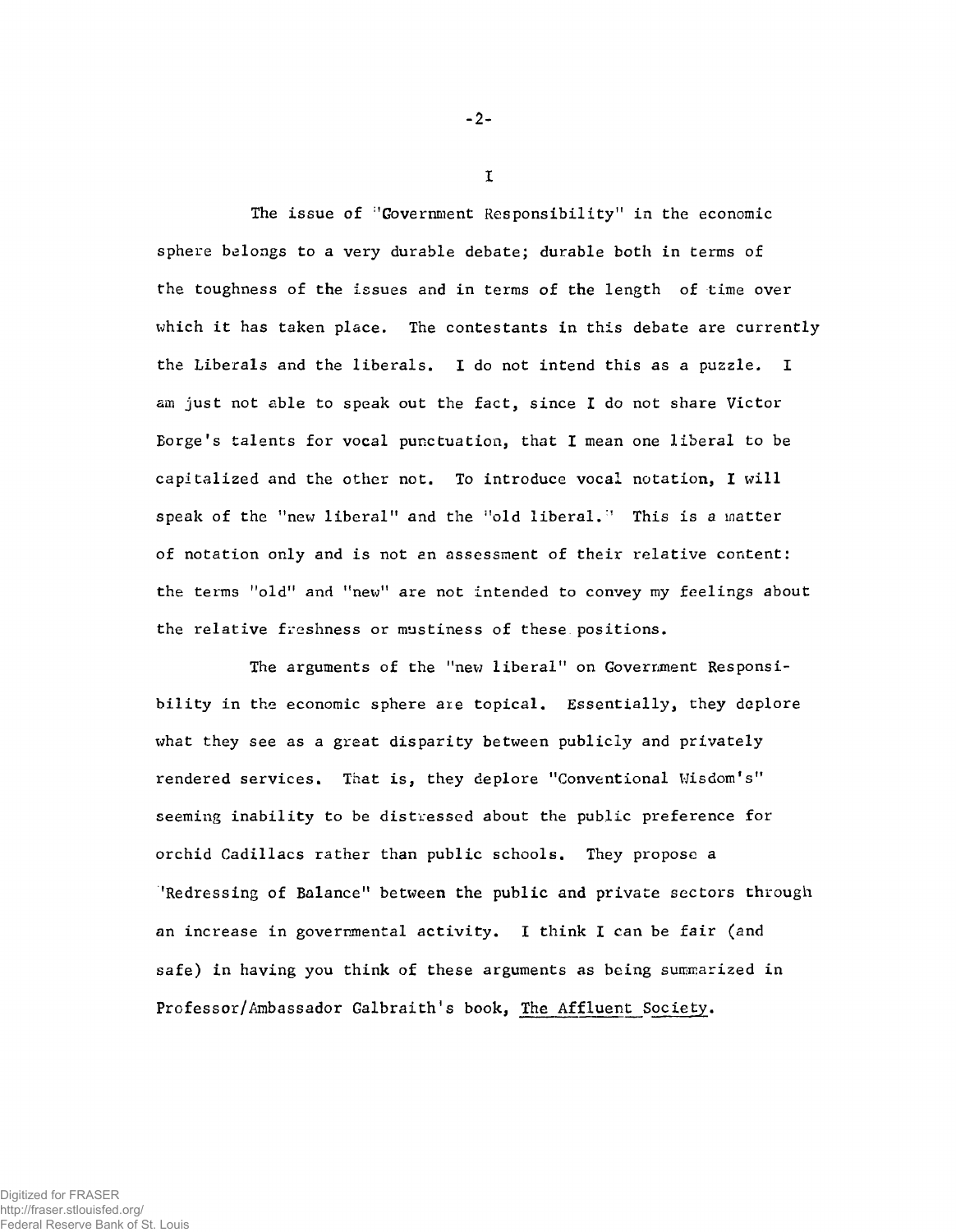The arguments of the "old liberal" are less topical; at least less topical in their traditional form. (It is rather amusing to note here, parenthetically, that Classical Marxism is not the only politico-economic statement to suffer "revision"). It will be worth a few moments of our time to recall the old liberal" position on Government Responsibility in the economic sphere. The best source of this position seems to me to be contained in Adam Smith.

Many interpreters of Smith equate his argument for laissez faire with his theory of "the invisible hand," that the individual ".... intends only his own gain, and he is in this.... led by an invisible hand to promote an end which was no part of his intention." But Smith's argument for laissez faire and a 'social harmony" resulting from the guidance of the invisible hand of self-interest was an exercise in "conjectural history." That is, it was an exercise in what would have been in the context of ideal institutions. Smith's practical plea for laissez faire--if you will, the operational content of his plea--was quite simple. It was dictated by his extreme skepticism of the beneficence of strong government. Under laissez faire there would be an absence of conditions under which the Government could impose, under the auspices of powerful special interest groups, "mean and malignant expedients" on the community in the guise of the public good. Laissez faire, in short, would make the power of government unavailable as a means to buttress monopoly.

Smith's reading of "actual history," his look at the prevailing economic organization of England and the Continent under the

-3-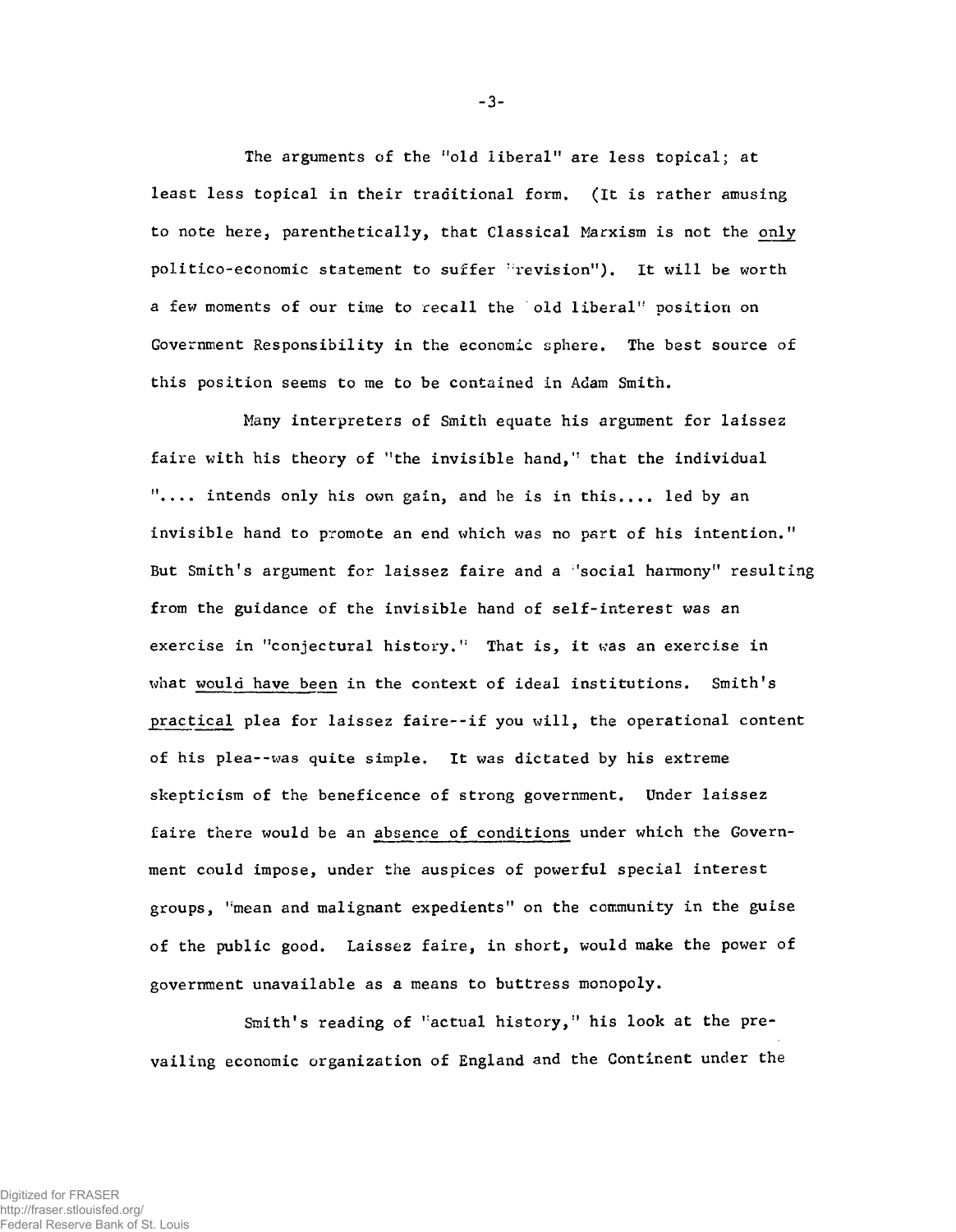i:mean and malignant expedients'\* of government-supported mercantilistic policy, convinced him that bending the power of government for human good, and reforming it to this end, was a very poor bet. The best course was to limit its scope.

If governmental systems of preference and constraint were removed, Smith argued in one of the finest passages in the Wealth of Nations, then

> The obvious and simple system of natural liberty establishes itself of its own accord. Every man, as long as he does not violate the laws of justice, is left perfectly free to pursue his own interest his own way, and to bring both his industry and capital into competition with those of any other man, or order of men. The sovereign is completely discharged from a duty, in the attempting to perform which he must always be exposed to innumerable delusions, and for the' proper performance of which no human wisdom or knowledge could ever be sufficient; the duty of superintending the industry of private people, and of directing it towards the employments most suitable to the interest of the society.

Adam Smith's "obvious and simple system of natural liberty" can hardly be described as being in effect in any modern-day country. People are not perfectly free to pursue their own interests and the sovereign has certainly not been discharged from the duty of

-4-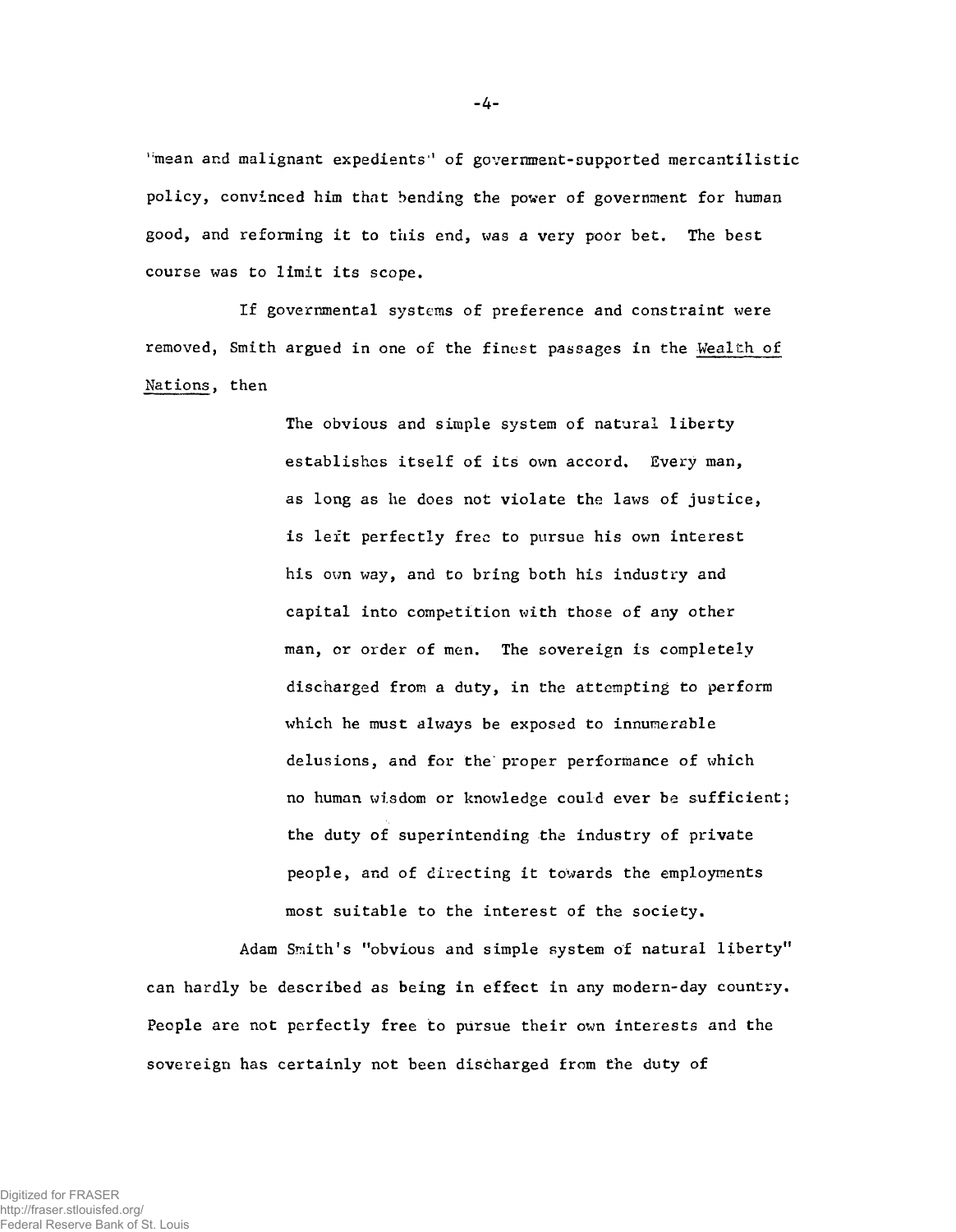"superintending the industry of private people." So, we are currently in the position of being rebuked by both sets of liberals--by the "old liberal" for going too far and by the "new liberal" for not going far enough. It is a case of being twice damned.

There is little prospect for repentance from either the "old" or the "new liberal" and only a very small chance that we could convince either that they are indulging in grievous error, I suggest, then, that instead of resolving the points of difference between these two, we examine the role government has evolved--devolved may be a better term- in the economy of the modern state.

We can think of government's economic role as it exists in our country as being, roughly, a tripartite one: Government enters the market place as a "demander" of goods and services; Government acts as an "equilibrator" of the system of markets which make up the economy; Government acts as a "regulator" of markets. These functions are, of course, not distinct since Government purchases can act to equilibrate or disequilibrate a system of markets. But with a mental footnote to the effect that these functions are linked up, let us examine them as if they were distinct.

1. Government is a "demander" of goods and services because we as citizens exhibit both public and private wants. As textbooks of economic principles are given to putting it, we are entitled to think of private and "social" consumption. Private wants and private consumption can be satisfied in the framework of the market. The consumer's bid for a good or service is an index of its value to him,

-5-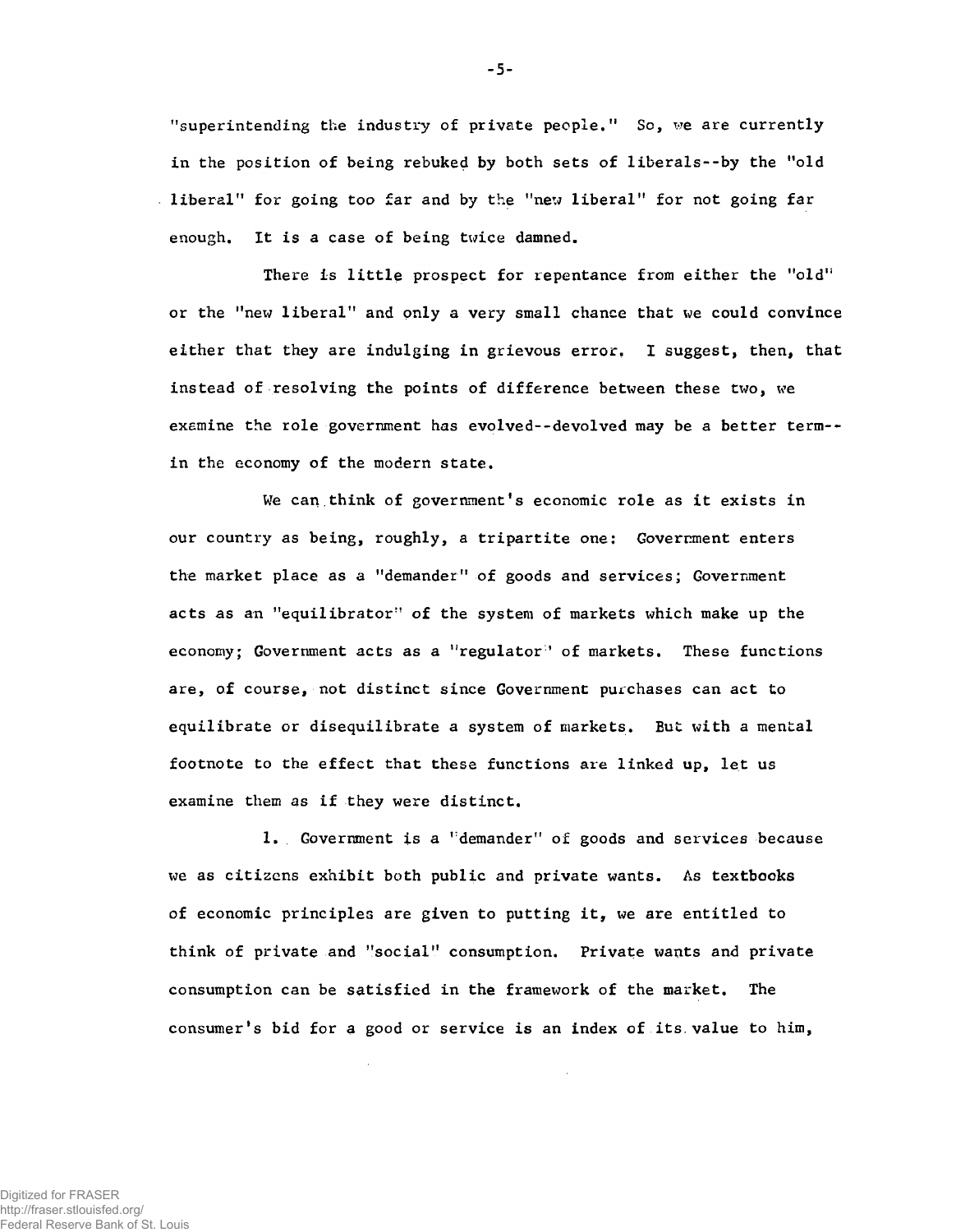and a clue to the producer who would undertake to assume the costs of producing the good or service. 'Public wants and social consumption cannot be so attended to.

There is, for example, no way of privately producing and selling units of national defense, nor is there a way of marketing law-making and enforcing services, to name two Government functions no one would suggest as appropriate for private enterprise. (The fact that our Government passes defense work on to the private economy in the form of contracts does not change the fact that the scope and character of defense expenditure does not grow out of the private market system).

In the case of health, welfare, and education, on the other hand, it is technically possible, using insurance schemes and family units, to have the market determine how much we shall consume, individually and in the aggregate. But social feasibility is another matter. Partly on the grounds that the benefits from these services spread beyond immediate users and partly on a purely humanitarian basis, government participation reshapes the scope and, in some degree, the character of health, education and welfare services. This is done by using tax revenue to cover transfer payments to recipients of such programs and to produce free or heavily subsidized health and education facilities. By and large it is the difficulty of financing that draws government deeply and importantly into such functions.

There are still other government services where fees, tolls, or quasi-prices are or can be used to simulate the effects

 $-6-$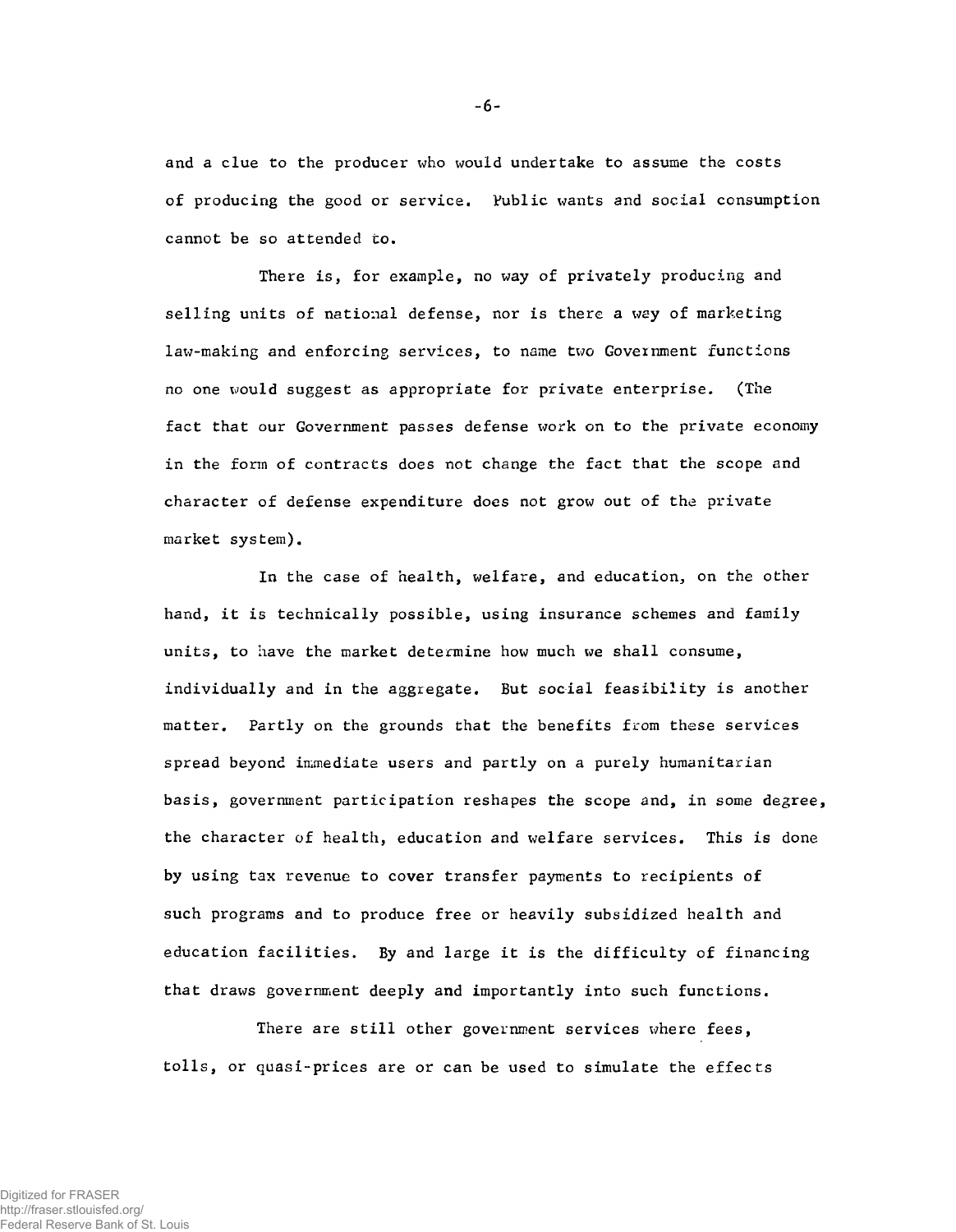of a market system. The charge made is intended to be roughly proportional to the amount and character of the service provided. Streets and highways, water and waste disposal are huge items in over-all government spending that fit into this category.

Government responsibility can be said, therefore, to extend to functions for which the market system (1) cannot define an appropriate scope or character, or  $(2)$  does not have the distributional characteristics that appease our social conscience, or (3) can be replaced with a simulated market system based on fees and public charges.

The problem, of course, is to determine just where to draw the line and to decide in precisely which areas the market mechanism fails to reflect preferences accurately and should be dispossessed. We have gone well beyond providing only those goods and services through government whose justification on grounds of the incapacity of private markets is indisputable. There is no way, at least until one of you delivers us a "General Theory of Economic Welfare," to isolate individuals' true preferences for social consumption. Until then, there is no way to determine how much of our scarce resources should be diverted to production of social goods except by the voting mechanism. Aside from problems on the theoretical level--what voting process is best in some sense--the voting process has the undesirable property of forcing the outcome of majority rule on all. This means that you and I may be forced to accept certain goods and services in quantities and at taxes which may not be satisfactory to us. The market, on the other hand, fractionalizes issues of this sort. The market enables each of us to choose or to refrain from choosing as pleases us.

 $-7-$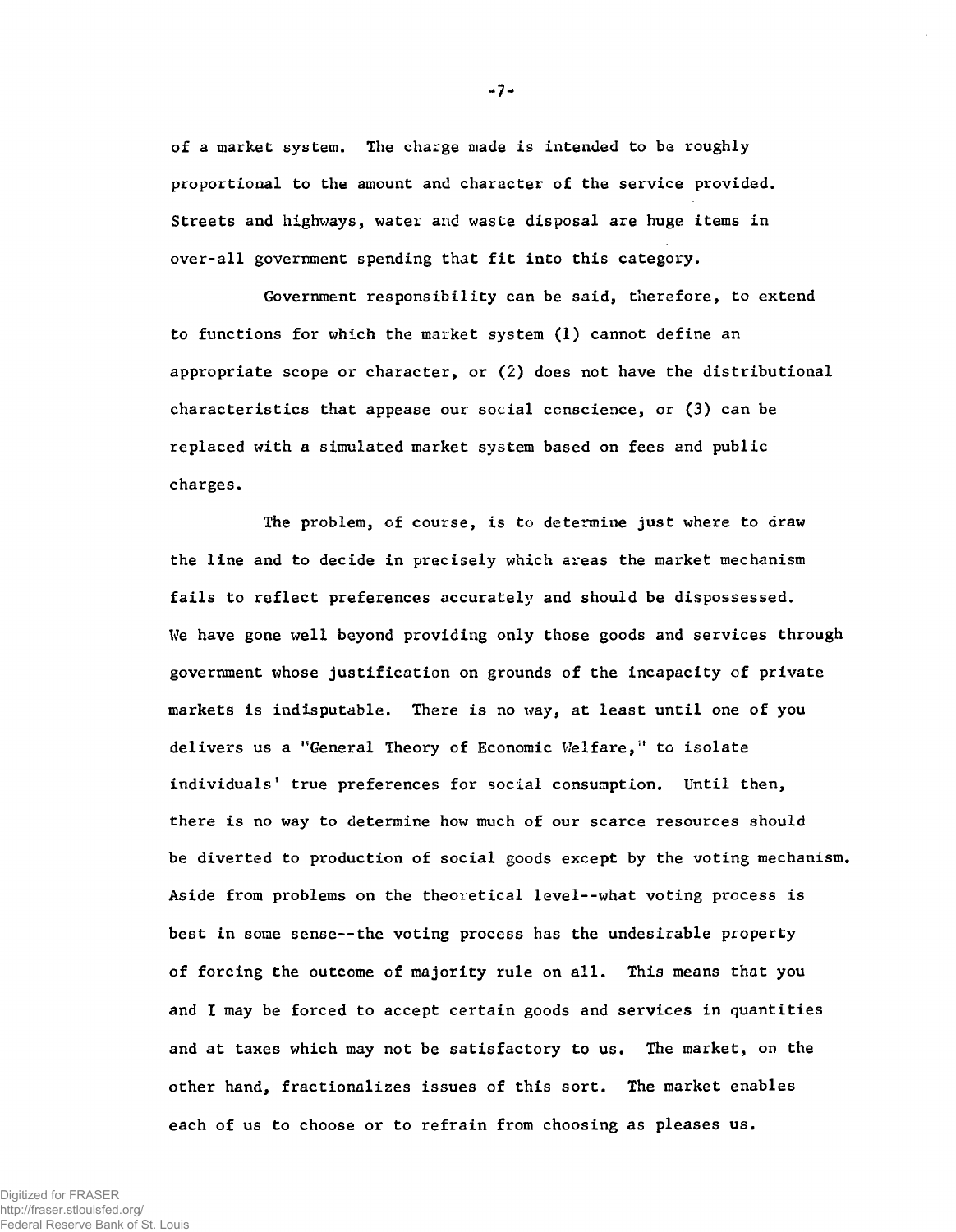These questions are very large, and I am sure involve interdisciplinary exercise in definition, much less in groping for something passable as answers. Here I plead guilty to the charge of only raising commonplace questions in an area in which there appears to be a community of confusion and historical accident. There is some reason for good cheer, however, in faint rumblings of a joint effort on the part of political and economic scientists to arrive at some theory of optimal voting procedures.

Before I go on, let me add a footnote and a conclusion. First the footnote. If it is necessary to point out that we are a good way off from providing only those goods and services through government which the market is incapable of providing, it is also necessary to point out that we are also a good way off from socialism as *it* has been traditionally understood. Socialism is government ownership of the means of production. Provision for public wants in our country is not typically undertaken by government acquisition of the means of producing them. Rather it is done by an exercise of effective demand in the market place. Goods and services which have come to be defined as public wants are, for the most part, produced by the private sector.

It is sometimes inferred that government demand for goods and services is "socialistic." This is a difficult definition to defend. A definition of "socialism" as government demand for goods and services requires the person making it have in mind how much the government must buy from private producers in order to mnke the purchase "socialistic." The person using this definition must also have in mind

 $-8-$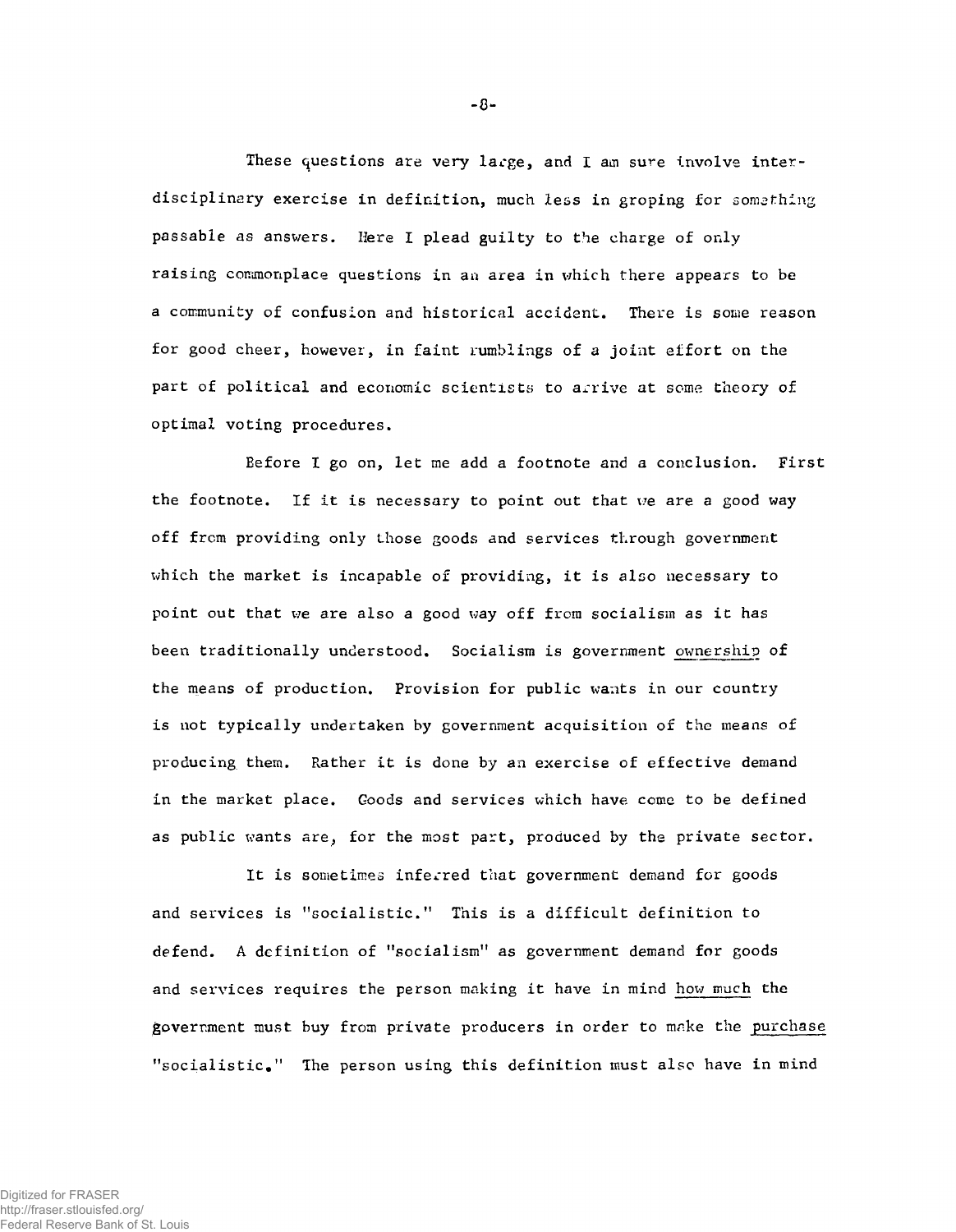how large a government subsidy to a private undertaking makes that undertaking "socialistic." We sometimes hear a cry of "socialism" raised when the government taxes and transfers the receipts to a welfare recipient who spends the money for private goods and services; we rarely hear the cry of "socialism'\* raised when the government levies taxes and uses the receipts to purchase, say, 100 per cent of the output of a defense supplier.

Now let me conclude our discussion of government as a demander of goods and services. Markets allocate our scarce resources among competing uses through the intermediation of the price system. Relative prices are indices of relative scarcities and act to coordinate a multitude of decisions to produce and consume. Firms contemplating undertaking the production of a good or service will be guided by the selling price of the good or service it expects to prevail and the prices of the factor services necessary to produce the good or service. Persons attempting to satisfy their needs will be guided through the maze of competing goods and services by selling prices.

M.irksts may fail to perform their function in the case of social consumption where decisions to produce and consume have more than private impact. Just where the market fails in this sense is arguable, as I have pointed out, and constitutes part of the debate between the "old" and "new liberals."

The fact that questions of how much or how often the government should displace the market are extraordinarily difficult questions should not disguise the fact that once the level of government activity is given, the activity it undertakes is most often through the market

 $-9-$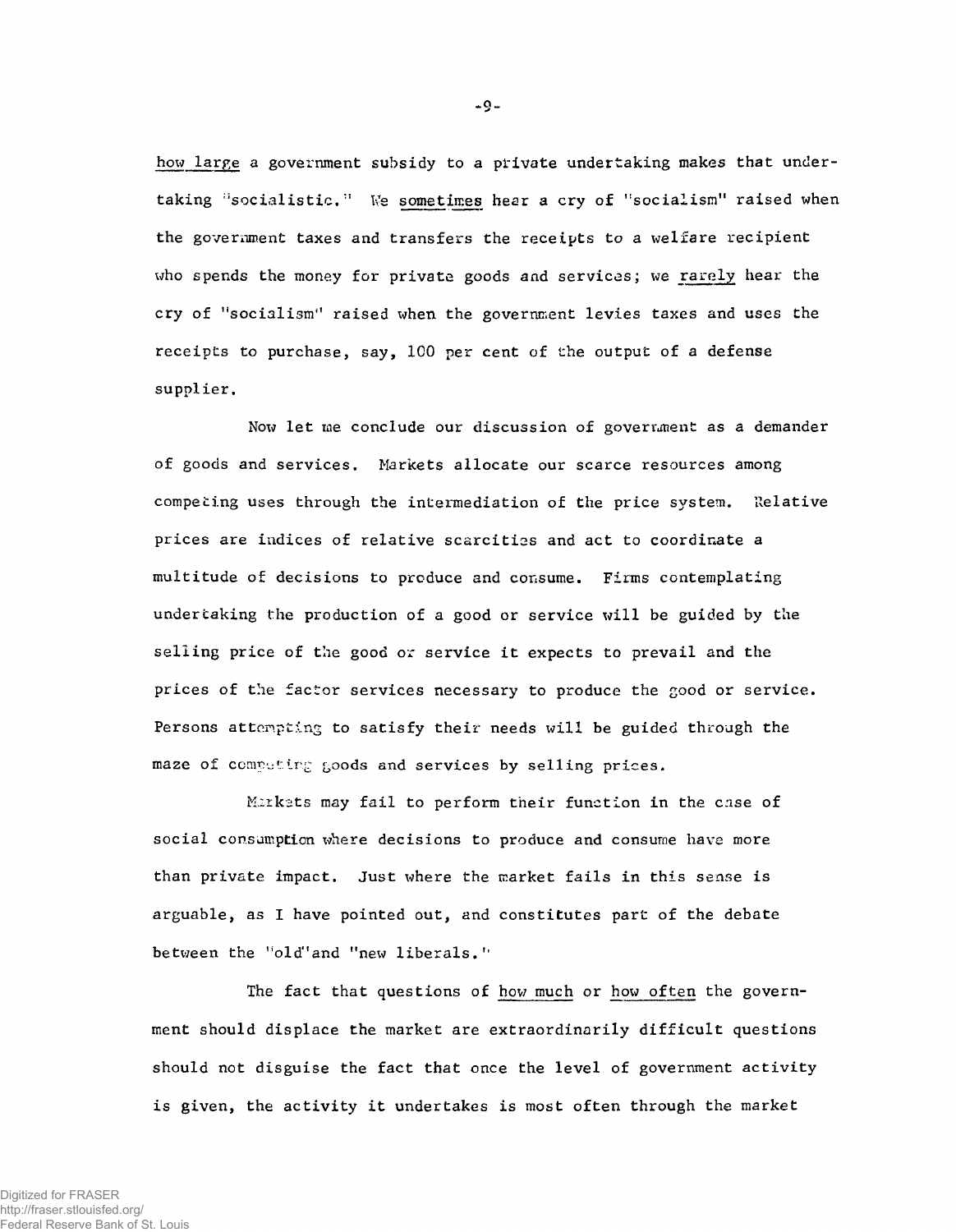place. The government in taxing you and me and transferring part of our income to a widow, does not tell the widow what to buy. The government does not give the widow stamps redeemable only at a government store; it gives her a check to spend as she chooses for goods and services produced privately. The government in providing a new defense facility or a grain storage depot contracts the services of private firms who decide how to mix the services of labor and the services of drill presses. In short, government provision of social goods does not circumvent and weaken the enterprise system but rather utilizes and strengthens it.

2. We shall now turn to the rationale of government as "equilibrator." Government's role as equilibrator of the economy may be separated into two main branches: one is a fiscal branch, and the other is a monetary branch. Let us discuss each branch in turn.

We have already observed that government supplies services to us as citizens by purchasing and using the output of private firms and by directly employing private individuals so as to make their services available to the public. Government levies taxes in order to finance the purchase of these goods and services. Or, to put it differently, we, the public, pay for services supplied by government through the tax system, while we pay for privately supplied goods and services through the price system.

In the process of spending and taxing, government inevitably has direct effects on private economic activity. These effects flow along several channels. Government purchases of defense equipment, which are privately produced as we have noted, create employment and

-10-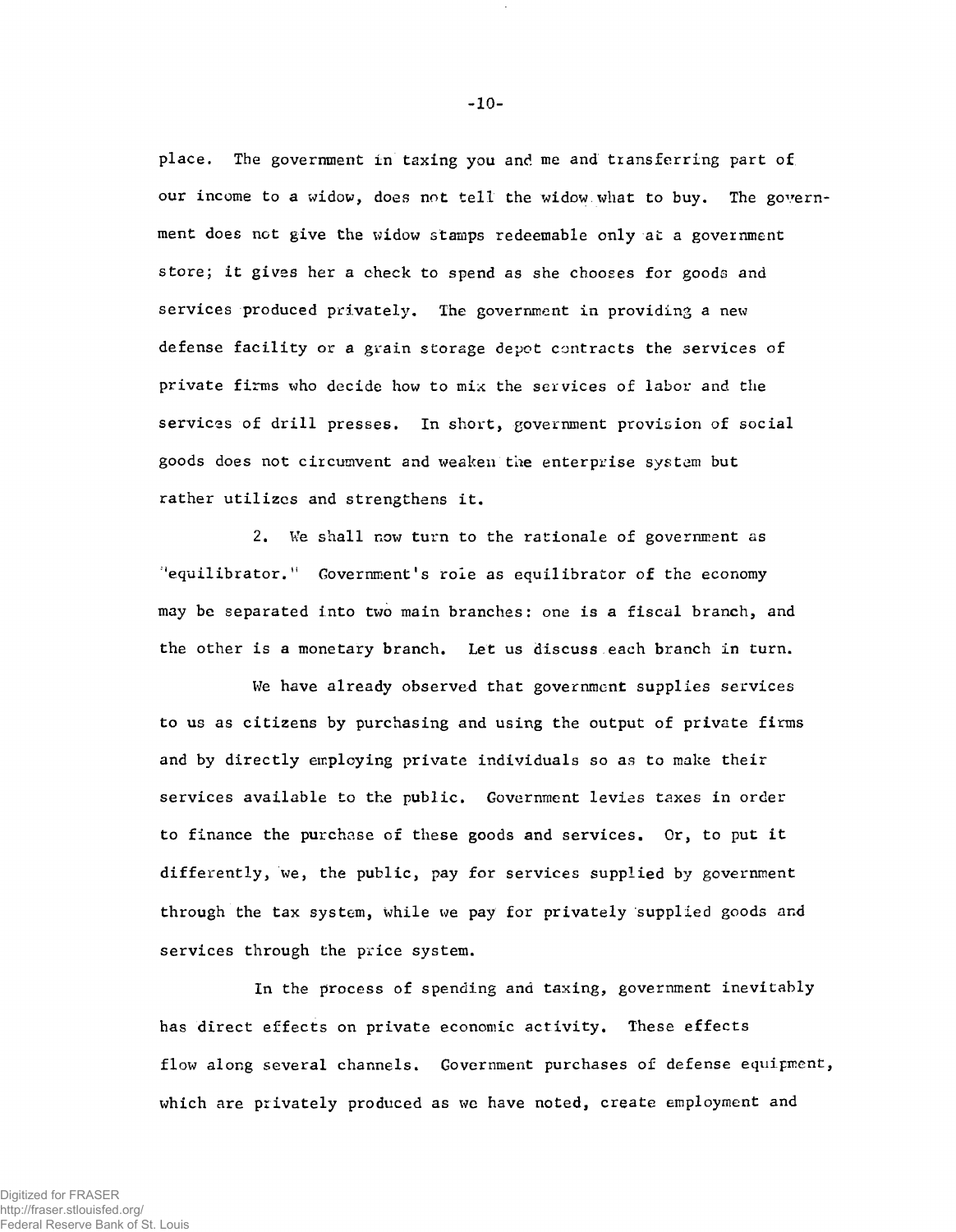incomes in defense industries. And as those who earn their livelihood in these industries spend their incomes, still others feel the impact of government purchases. So it is with all direct government purchase of goods and services. Government also affects private incomes through what we call transfer payments--welfare benefits, unemployment compensation, social security.

On the other hand, Government extracts income from the private economy in the form of taxes. Purchasing power which we would have exercised directly or indirectly is absorbed by government and used either to finance its purchases of goods and services or to transfer purchasing power to others.

There are times when government tax collections do not precisely match outlays. In other words, there may be a deficit in the budget. And as the government borrows to finance that portion of expenditures not covered by tax receipts, it has effects on money and capital markets. These effects, in turn, have an impact on the ability of private borrowers to finance their projects. At other times--less frequent in recent history--the budget is in surplus and the manner in which the government disposes of the excess of tax receipts over expenditures also affects private capital markets.

In these ways, which I have sketched very roughly, government budgets have an impact on economic activity--that is, on total demand, on output, on incomes, and, at times, on prices. It is also true, incidentally, that changes in economic activity have an impact on the budget. Because tax revenues are linked so closely to incomes, anything that causes a change in private incomes automatically affects

-11-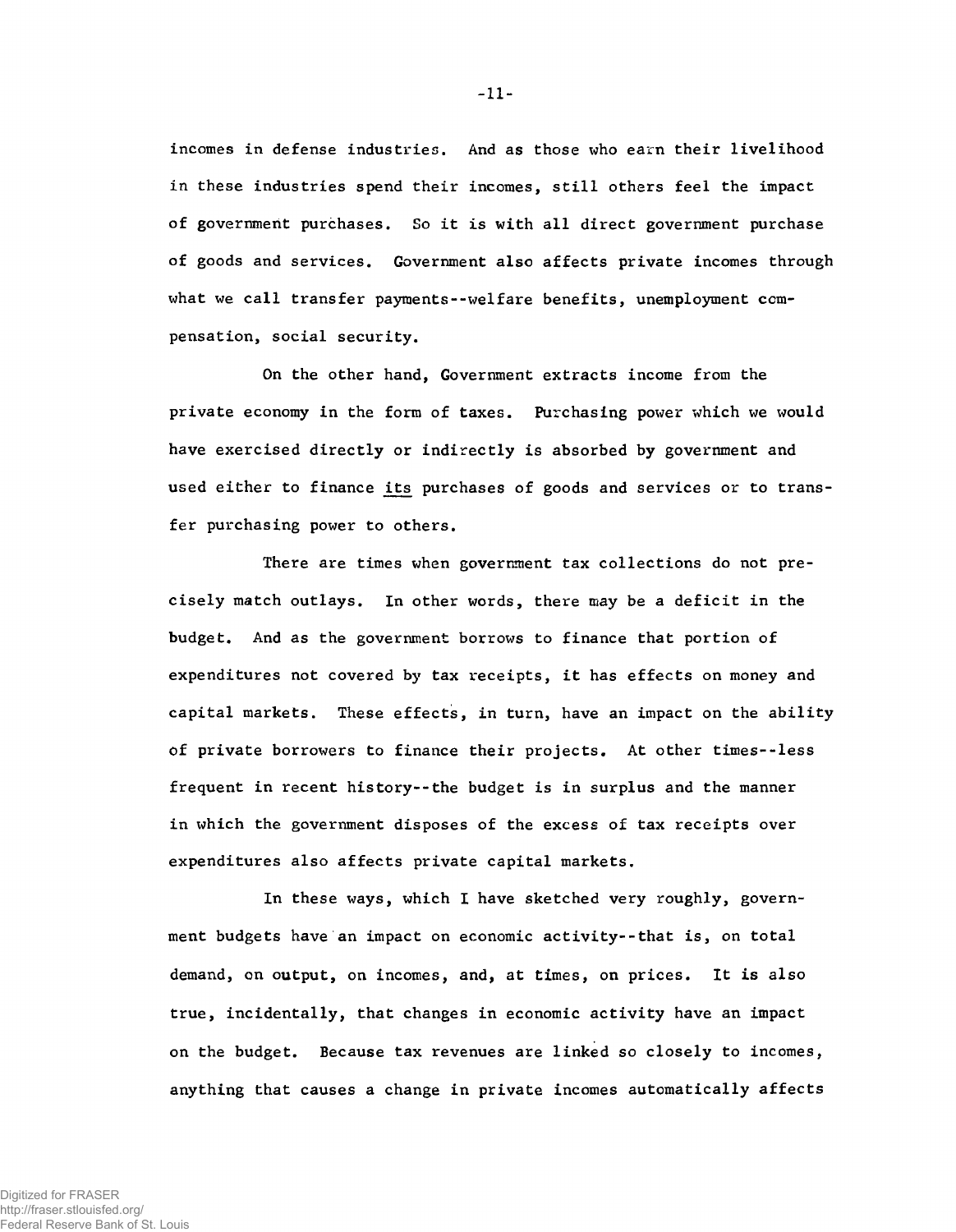tax receipts. Thus, there is a reciprocal relationship between the budget and private economic activity.

It has come to be generally accepted in almost all countries that government should shape and time its budgetary activities and tax policies in a way that encourages the economy to perform at its best; that is, to perform so as to provide employment for a growing labor force, and to produce a steadily expanding volume of goods and services at relatively stable prices. In the United States, passage of the Employment Act of 1946 symbolized acceptance of these responsibilities by the government--not only in the case of fiscal policy but also monetary and other policies that affect economic activity.

The fiscal branch of government's role as an "equilibrator," then, is concerned with the interaction of government budgets and private incomes and expenditures. The monetary branch of government's role as an equilibrator, on the other hand, is concerned with the terms upon which economic activity is financed. It is concerned with the cost and availability of credit. The government could, of course, organize its budget and monetary affairs without regard to their impact on the economy. Although this would certainly qualify as a monetary and fiscal policy, it is not one we would be prepared to live with. What is usually meant is that the government organize and implement its budget and monetary affairs in such a way as to stimulate an optimum performance of the private economy.

We have discussed some of the mechanics of fiscal policy in the last few minutes. The mechanics of monetary policy are quite complex and deserve much more in the way of detail than we have time for, but let me see if I can suggest their operation.

-12-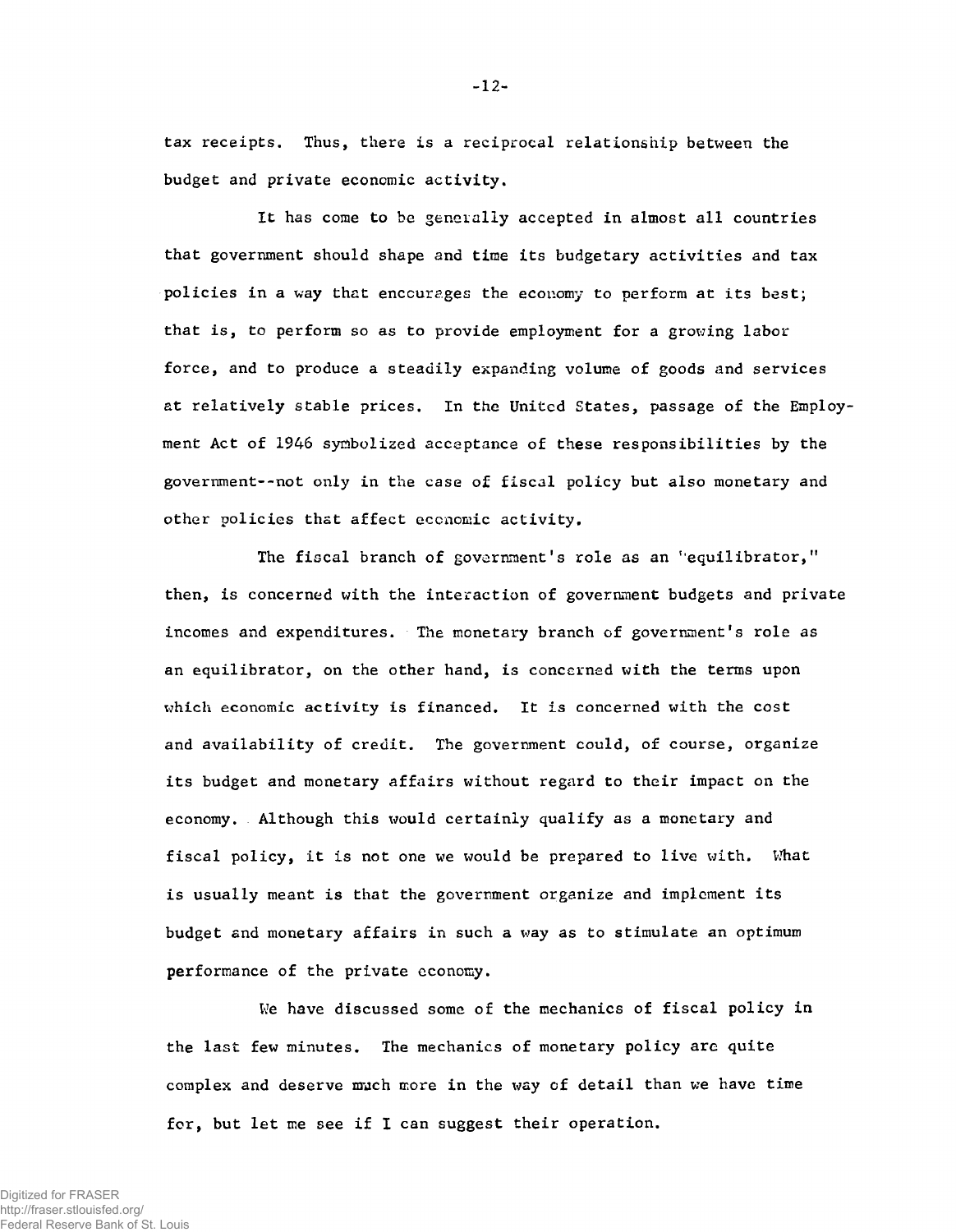To illustrate, the Federal Reserve can implement an expansionary monetary policy by purchasing government securities on the open market. This purchase will drive up the prices of these securities and-drive their yields down. Lenders who had not been contemplating making loans to businesses or consumers will be encouraged to do so instead of holding government securities. Many lenders will be able to sell their securities at a profit. The enlarged competition of lenders means that some applicants for loans will now find credit less expensive and will activate decisions to borrow and to spend. This is the cost of credit component of monetary policy. Furthermore, commercial banks, having gained reserves from open market operations, now have more to lend or invest. Or looking at it differently, the Federal Reserve has created new money to pay for the Government securities it purchased. All lenders are now aware that the total resources for meeting loan and investment demands have been enlarged so measures to bring resources and demands together are put into effect. Lenders are less selective, tenas are eased, and interest rates fall. In the process some who would otherwise have been unable to get financing come into the market.

It is often said that monetary easing is like pushing on a string unless eager borrowers are in evidence. • What is forgotten is that there are always eager borrowers if the price is right and the terms are favorable. What is often overlooked is that monetary action by imposing an investment decision on the most sensitive and versatile financial nerve--the money market bank--is certain of initiating a succession of investment actions that will ultimately lead to spending.

-13-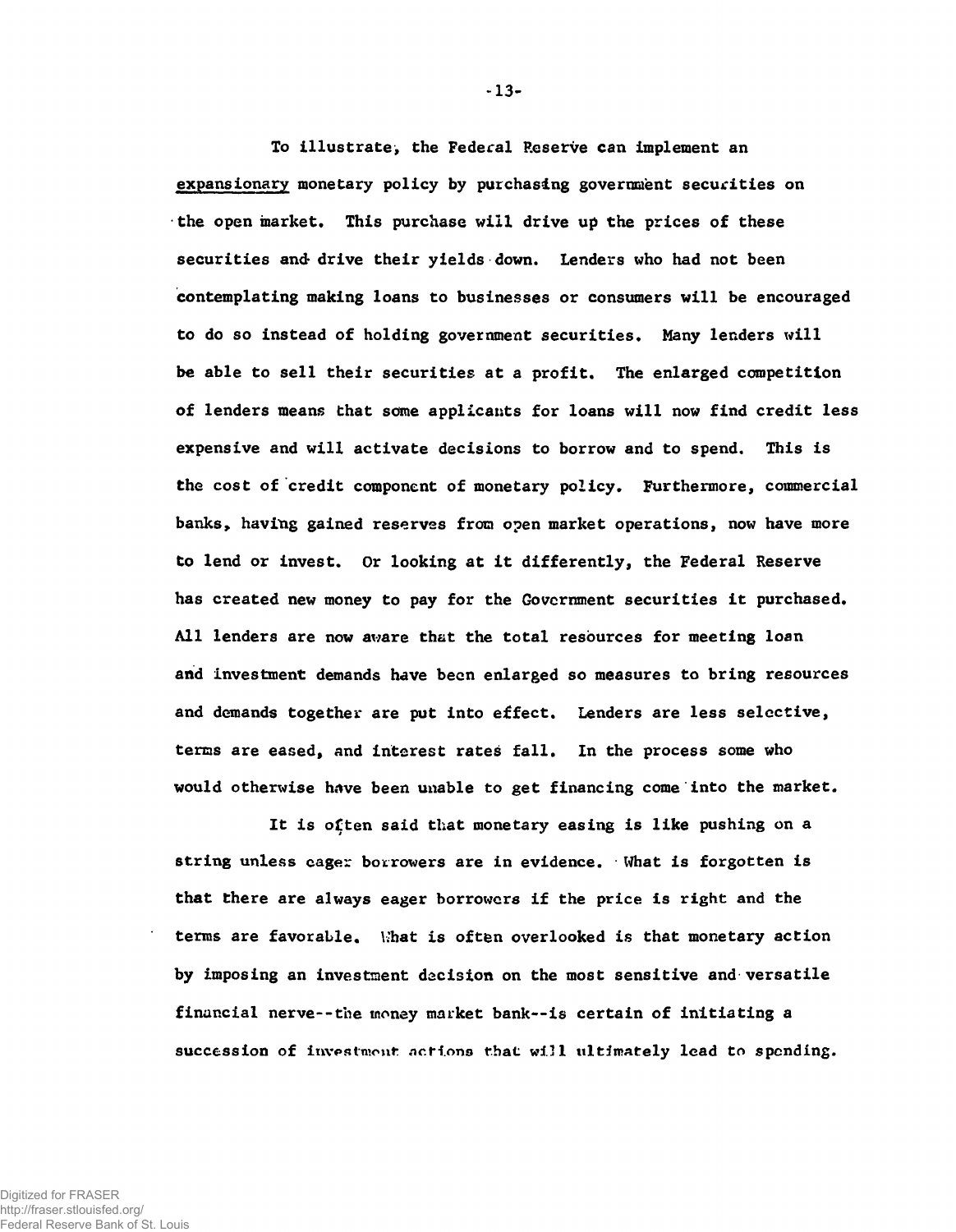In fulfilling its responsibilities to encourage economic growth and stability through the use of fiscal and monetary policies, government is, as I have said, attempting to act as an equilibrator. This means that it has recognized the fact that private economic activity proceeds unevenly in a free market economy. We have "good auto years and "poor" auto years. We have years in which many businesses decide that prospects justify large additions to their productive capacity and to their inventories and years in which these prospects are less bullish.

In addition to the inherent tendencies toward fluctuation- the business cycle is as ola as the free market system--there is another consideration that invites governmental policies to equilibrate the economy. Not only is the economy subject to fluctuations, but also there is no reason to believe that the economy has a normal and natural tendency to gravitate toward full employment. Deviations from this ideal condition should not be interpreted as indicating that the economy is suffering pathologically from some malady, which, if we could only identify and eliminate it, would permit a return to prosperity and stability. Rather, in an economy in which decisions to invest and save are taken by millions of individual units, it is a remarkable coincidence if these decisions result in just the correct amount of aggregate demand to utilize fully, but not excessively, the economy's productive capacity. For this reason, too, a degree of guidance from fiscal and monetary policy is necessary and desirable.

**-** 14**-**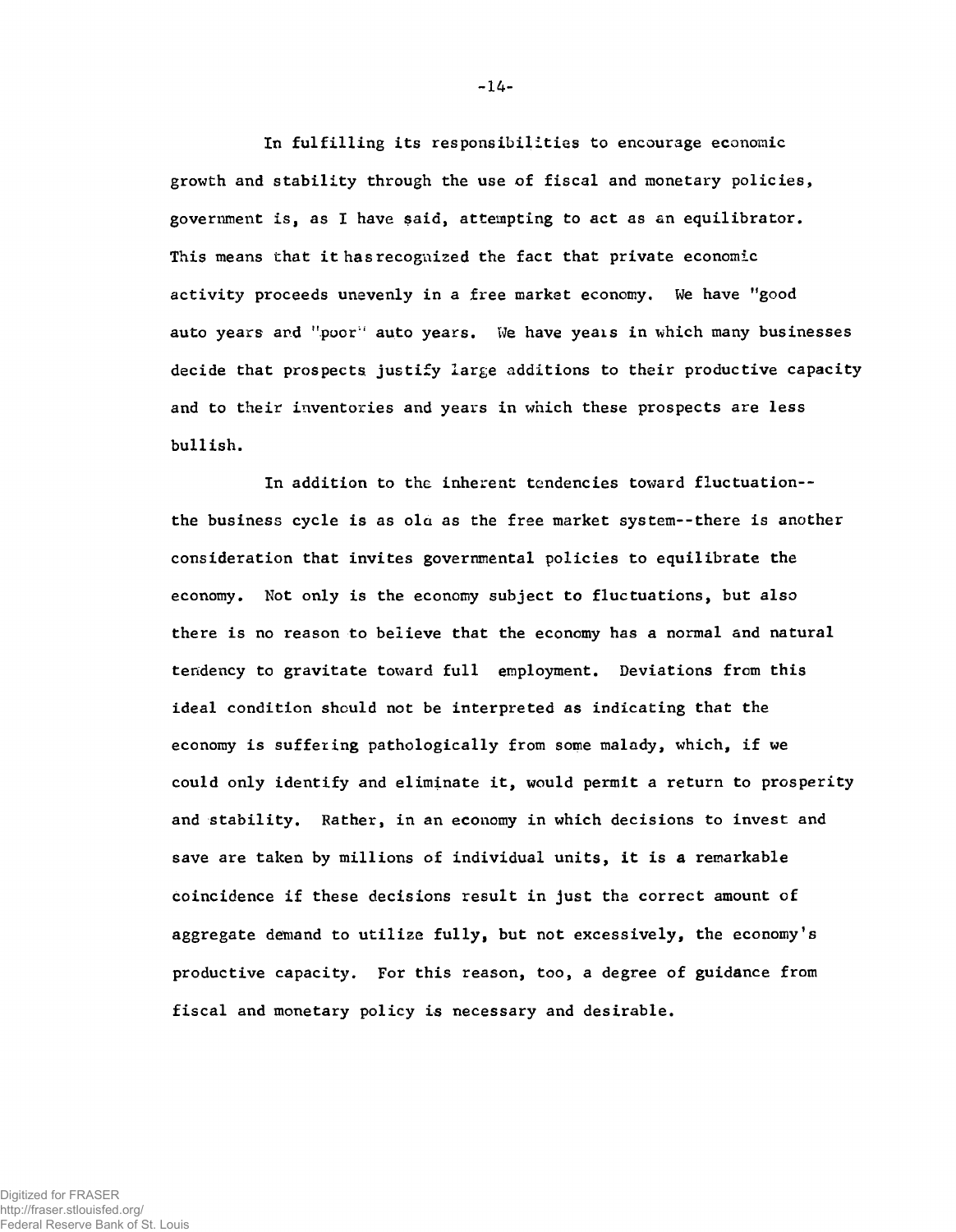By emphasizing fiscal and monetary policies I would not want to create the impression that these tools are sufficient to cope with structural unemployment, the balance of payment deficit, the agricultural surplus, or any one of many aggravations to our economy. A broken leg is not cured with a good diet nor will a ruptured balloon soar in a gale. It is just as evident that if we obscure the necessity for specific remedies with *e* general euphoria the specific problems will be with us for a long time.

I want to emphasize that the use by government of fiscal, monetary, and other economic pol<sup>1</sup> ies can and should be consistent with the maintenance of economic freedom. Government spends, taxes, and carries out central banking operations, and these actions affect the environment in whicn individual consumers and businesses make their own decisions to spend, to save, to Invest, to lend, and to borrox?. But these individual decisions remain within the discretion and authority of individual economic units.

As I have said, government will in any case be influencing the private economy by its budgetary and money-creating activities. Uhat fiscal and monetary policies attempt to do is to time and direct these governmental activities so as *to* provide an environment conducive to optimum performance by the economy.

-15-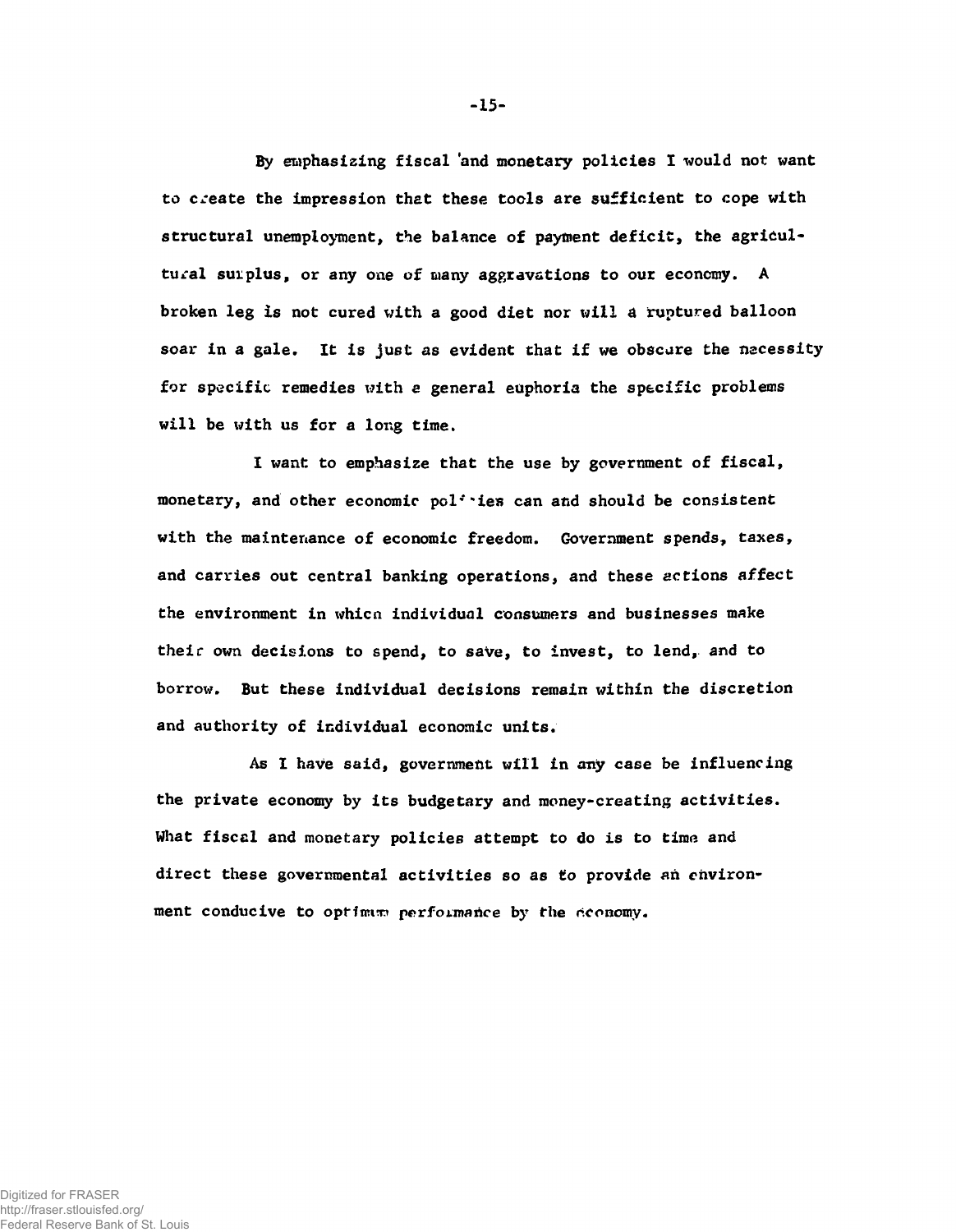3, The rationale of government as a "regulator" in the economic sphere is largely a matter of protecting citizens from abusive exercise of economic power. The concentration of economic power which makes such abuse a matter of public concern may come about because the profit motive incites profane as well as acceptable conduct. It can also come about for technical reasons. The technical conditions surrounding the production of a good or service may be such as to lead to the survival of only one producer; in other words, to what has been called a "natural monopoly." Decisions of consumers and businessmen are restrained when they are made in monopolistic markets. The only exercise of consumer sovereignty available to them is to decide whether or not to do without. This is a significant reduction in economic freedom which should be redressed.

Attack on monopoly may occur through government acquisition or purchase of its means. Buying out the monopolist in this manner is in effect a directly socialistic expedient. Regulation of the price and output decision of the monopolist is another expedient. The intervention of government through the expedients of socialization and regulation are aimed at circumventing or amending the "non-optimal" price and output decisions a private monopolist would make.

There is a third expedient we should mention. This expedient consists simply of allowing the private monopolist enough rope to hang himself. The theory here is that the monopolist cannot exist in a dynamic environment. If it is possible to ignore him--i.e., if he does not possess title to some vital facility--he will, in time, through the

 $-16-$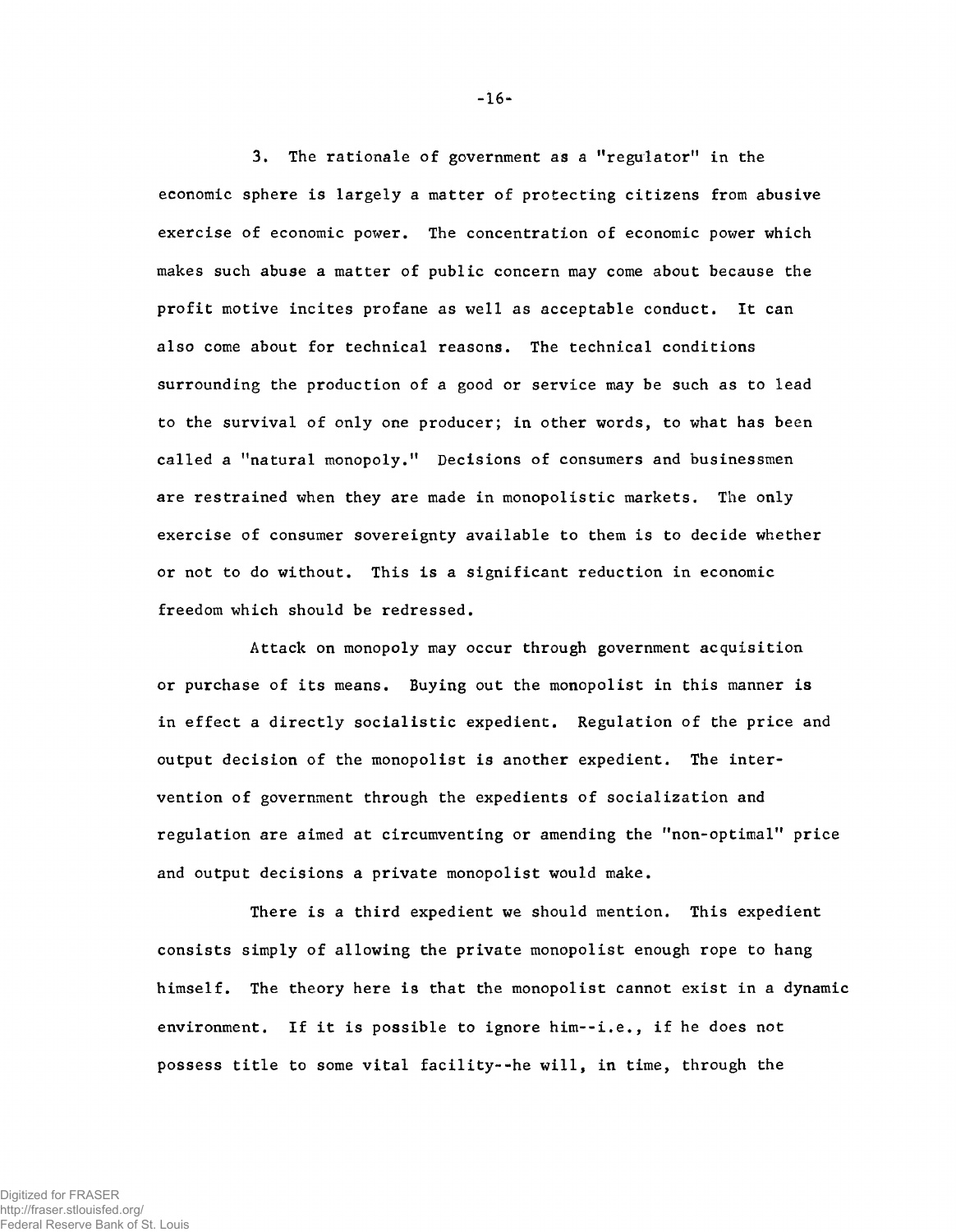deficiencies induced by his own noncompetitive behavior, overlook the forces that will undercut him. In time, new techniques and new products will enable consumers to substitute against him and break his grip.

Will the ultimate distress of a broken-down monopolist be compensation to a long exploited consumer? Some "old liberals" think so because there are no monopolists in the long run. But the consumer who has been waiting for a streetcar all the years it took to develop the family car and the air-conditioned bus would likely object to this timeless interpretation of his welfare.

It is unlikely that the long run over which the monopolist can have his way will become so short that there would not be time enough to establish and staff a government regulatory body to superintend his actions. There is, however, a lesson for regulation in the thought that a manufacturer of a peanut-sized electron tube may find his product replaced in five years by one the size of a pea. I will want to speculate some more about this in a different context in a moment or two. But for now, I think that any proposal by "old liberals" to simply forget whole areas of extant regulation--if indeed such would be offered seriously--is utopian. It is an exercise of "conjectural history." Government is very much in the business of "superintending the industry of private people." Our concern would seem to me to be to make this government superintendence as enlightened as it is possible to make it; as free from "meanness and malignancy" as it is possible to make it.

The instances in which the government acts as a regulator are very numerous. They range from very detailed regulation of public utilities to the simple regulation involved in licensing a restaurant and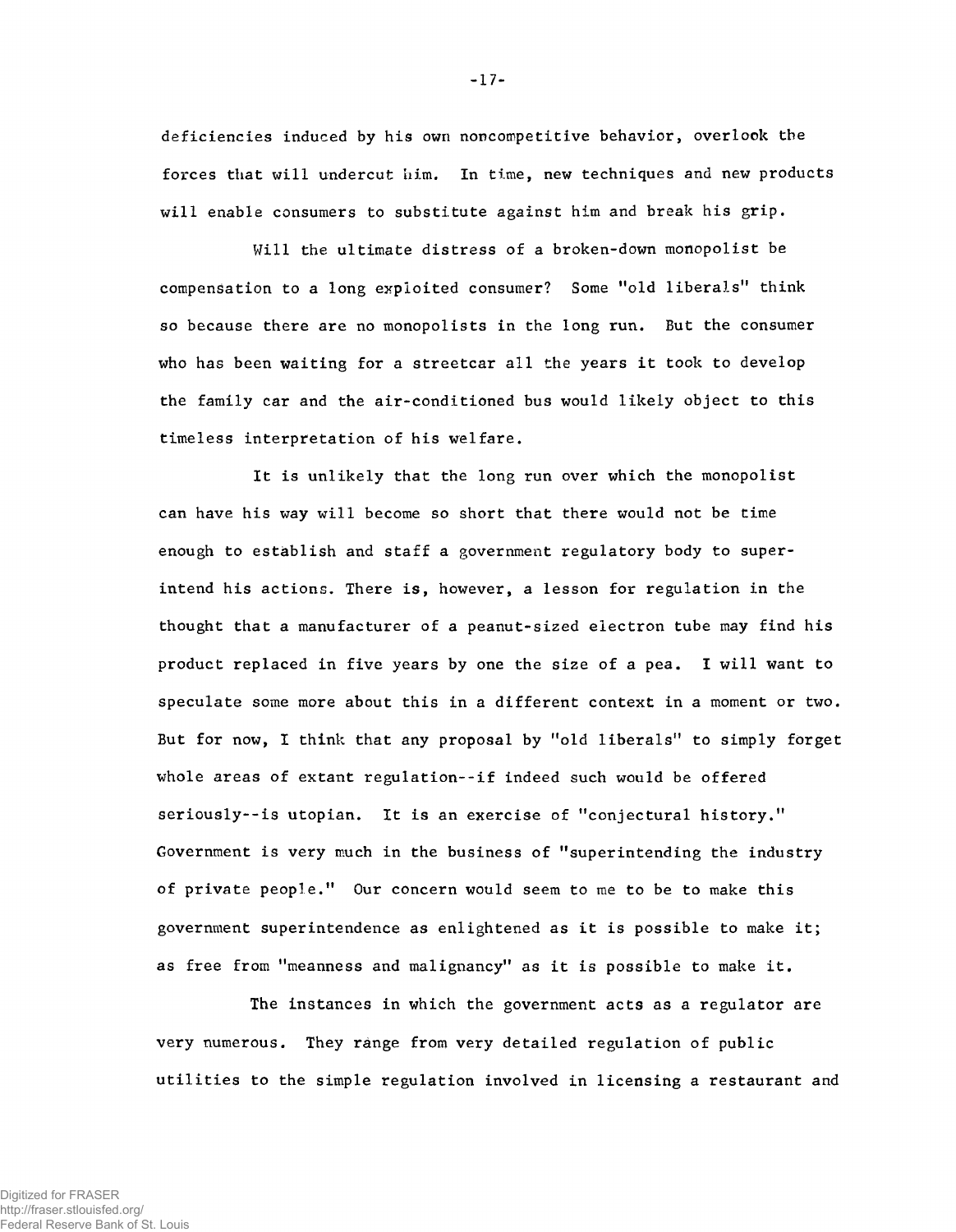inspecting its kitchen. Although these acts of regulation share some common properties and are (or should be) based on some common principles, each is essentially sui generis.

The fact that individual instances of regulation are stories in themselves is what makes the study of regulation interesting and provocative. I cannot, of course, duplicate the efforts of those who have written treatises on the subject of regulation. It would take the remainder of my time to outline the issues raised in a representative set of chapters of these treatises on the problem of "fair value" and "fair return" in public utility regulation alone. So, if you will indulge me, I would like to narrow the scope of our discussion of government as regulator by examining a part of a regulation in which I have more than a lay interest. That is, I would like to examine the special case of government as a regulator of banks. But, first, let me spend a few moments in setting the stage for the discussion.

The banking system has a critical role to play in the attainment of our general economic goals. We should want a banking system that is most likely to offer the array of assets and yields to savers and the level of charges to investors conducive to the high level of savings and investment necessary for our employment and growth goals. We should want a banking system which is most likely to channel savings to most productive uses.

These performance criteria might be approached in the framework of collectivist planning, or at a less bureaucratic level, in the framework of deep-going regulation. As a society, we have found both alternatives repugnant. We have chosen rather to restrict ourselves,

**-** 18 **-**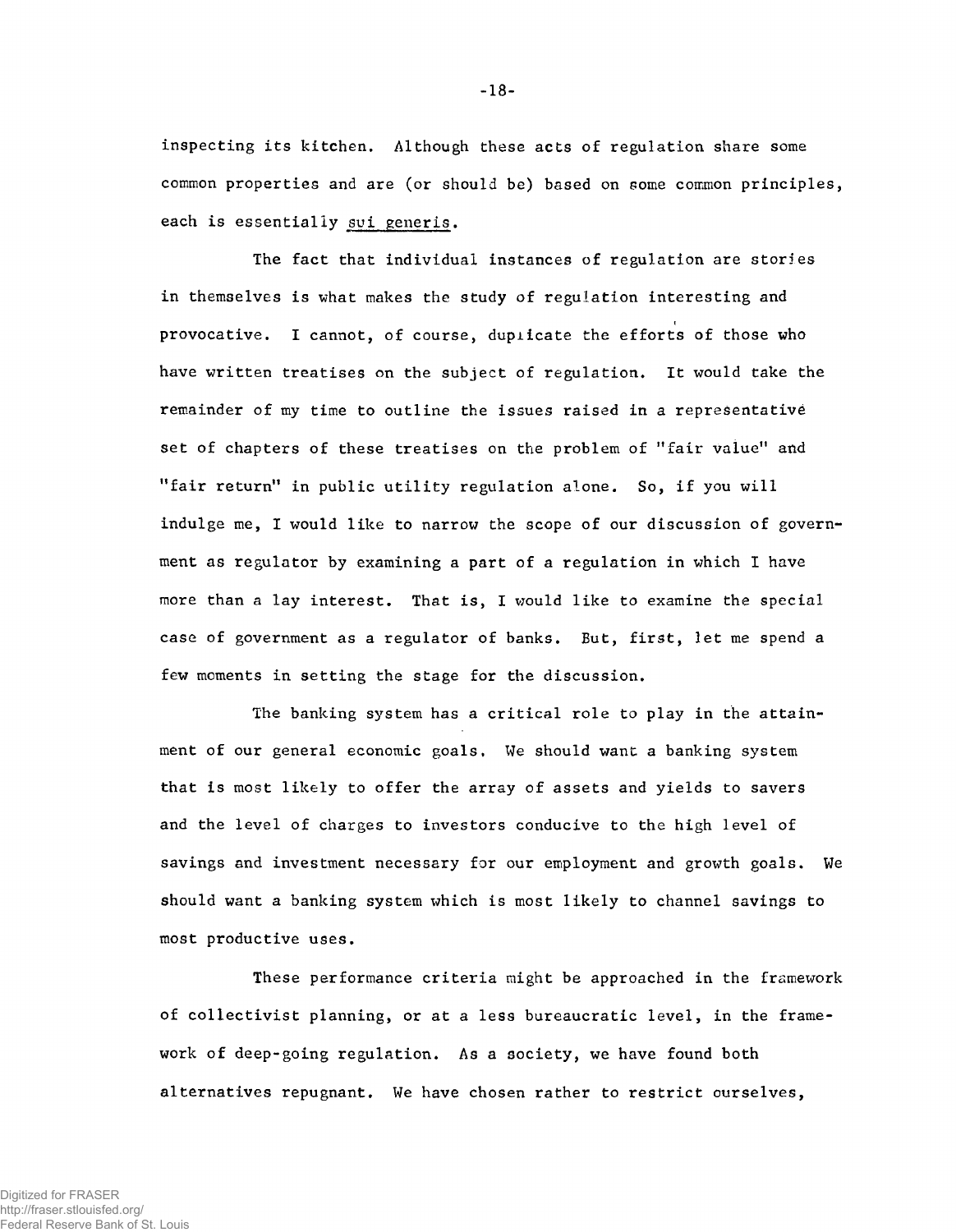wherever it is feasible, to indirect means to the attainment of these criteria. That is, we have chosen to restrict ourselves to the maintenance of market forces as regulators. This in the economic theory that these forces are sufficient to obtain good performance. This in the political theory that reliance on the market maximizes the individual's opportunity to dissent.

In the absence of indisputable grounds for establishment of a public utility, the nature of government's "superintending the industry of private people" would seem clear--enforcing a policy of competition. Whether there are claims of equal importance on government's superintendence of industry--e.g., preventing an economy of shopke-pers from being transformed into an economy of clerks, or placing upper limits on a firm's size per se--are, for the most part, policy imponderables. I do, however, feel that it is reasonable to assume that an ably implemented policy of competition will do more toward meeting the economic and political ends of our society if we will permit it to assume more of the burden.

The high rate of bank merger activity in the past few years undoubtedly reflects important changes that have occurred in banking's economic environment. Outstanding among these changes is the marked trend toward population concentration and the growth of nonbank financial institutions. These changes were bound to produce adaptive response by the banking system. Since the inherent flexibility in the bank's lending activity is unmatched by a freedom to change location in response to deposit opportunities, it is inevitable that banks should consider, along with other measures, purchasing other banks as a means to achieve adaption.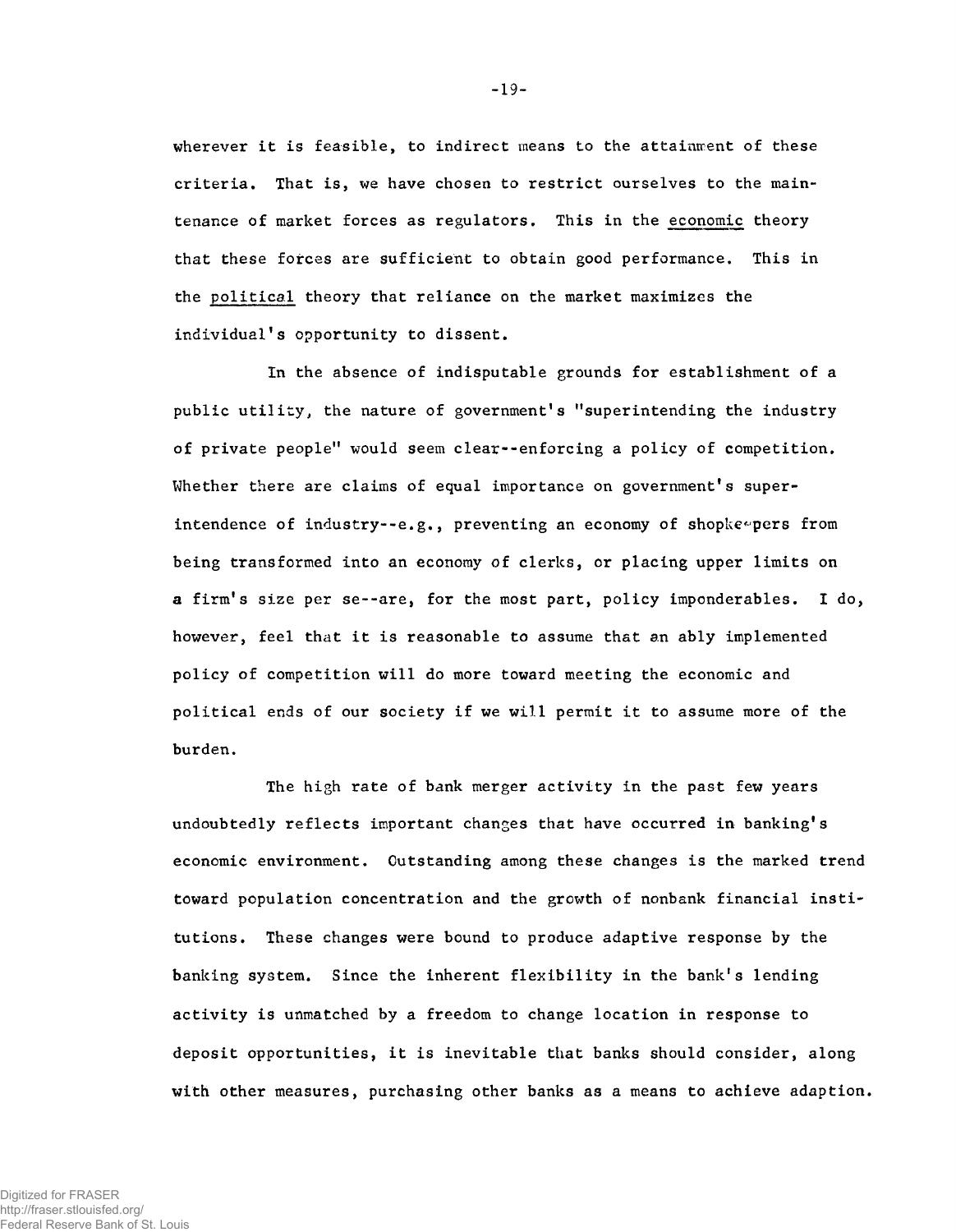Adaptation to, changed economic circumstance in banking, especially as it is manifested in a high rate of merger activity, seems to me to demand careful scrutiny of regulatory policy. Merger within an industry having administered barriers to entry is potentially hostile to the public interest. It is potentially hostile to the public interest because it could foster monopoly by allowing existing banks to join together while established policy forestalled the creation of new banks.

It is in this environment of barriers to entry and of high merger activity that proposals have been made (and in some cases enacted into law) that would limit the efforts to expand services by existing banks to the purchase of established locations. That is, banks can only expand into new areas by buying banks already in the area. This curious inversion of the public interest, a kind of "Fair Trade Law" for bank growth, not only fails to recognise the direction of economic development but also denies expanding banks the opportunity to make their own judgment about the best way to enter an area. This is a policy differing only in- minor details from those attacked by Adam Smith a century and three-quarters ago.

Banking is an industry where public authority supervises entry. This means that economic power can be dispensed by those delegated the responsibility of regulation. The only reason for the ability to confer such power resides in the fact that a strict procompetitive policy has not been considered appropriate in banking. The primary reasons for this are two: (1) banks are strategic in the creation of our country's credit; and (2) banks are caretakers of "other peoples' money." An inescapable

-20-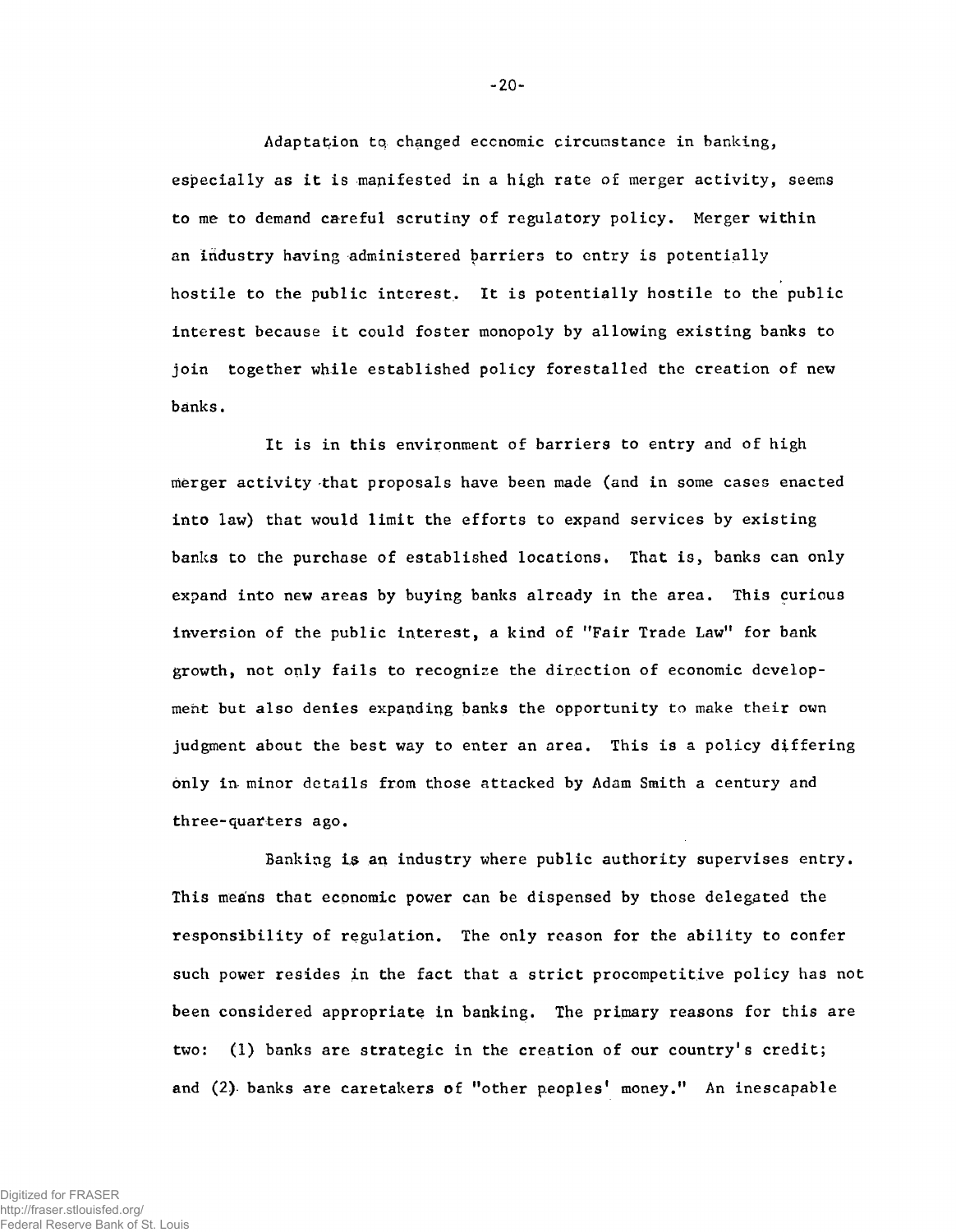consequence of competition is that only the nimble survive. Banks, it is argued, are too important in their dual role as creators of credit and as caretakers of money to be exposed to the threat of failure. The experience of the 1930's is said to provide the lesson to those who desire a procompetitive banking regulatory policy.

It is not axiomatic that even in the strongest competitive atmosphere we would experience widespread bank failure; that competition would spell catastrophe for our credit mechanism. The late 1920's and early 1930's were a complicated bit of political and economic history. Environment conditions other than the pattern of banking organization were determining. It seems clear, at least to me, that "undue" competition was not at the root of bank failures in that period.

Both bank stockholders and bank depositors have a claim on the public interest. But it is not an equal claim. The stockholder of the bank does not in logic acquire, with his certificates, claim to extraordinary public protection from loss. He has not given up the major decisions over the direction of the use of his capital that his colleague owning public utility stocks has. The bank stockholder is a "risker of capital" in the same sense as is the stockholder of the local manufacturing corporation. As such he deserves no special public attention.

The bank depositor does deserve protection, and in most instances gets it through a combination of deposit insurance, the cushion of bank capital, and regulatory rules and supervision of investment and management. Providing safety for the depositor is not inconsistent with competitive behavior of banks.

-21-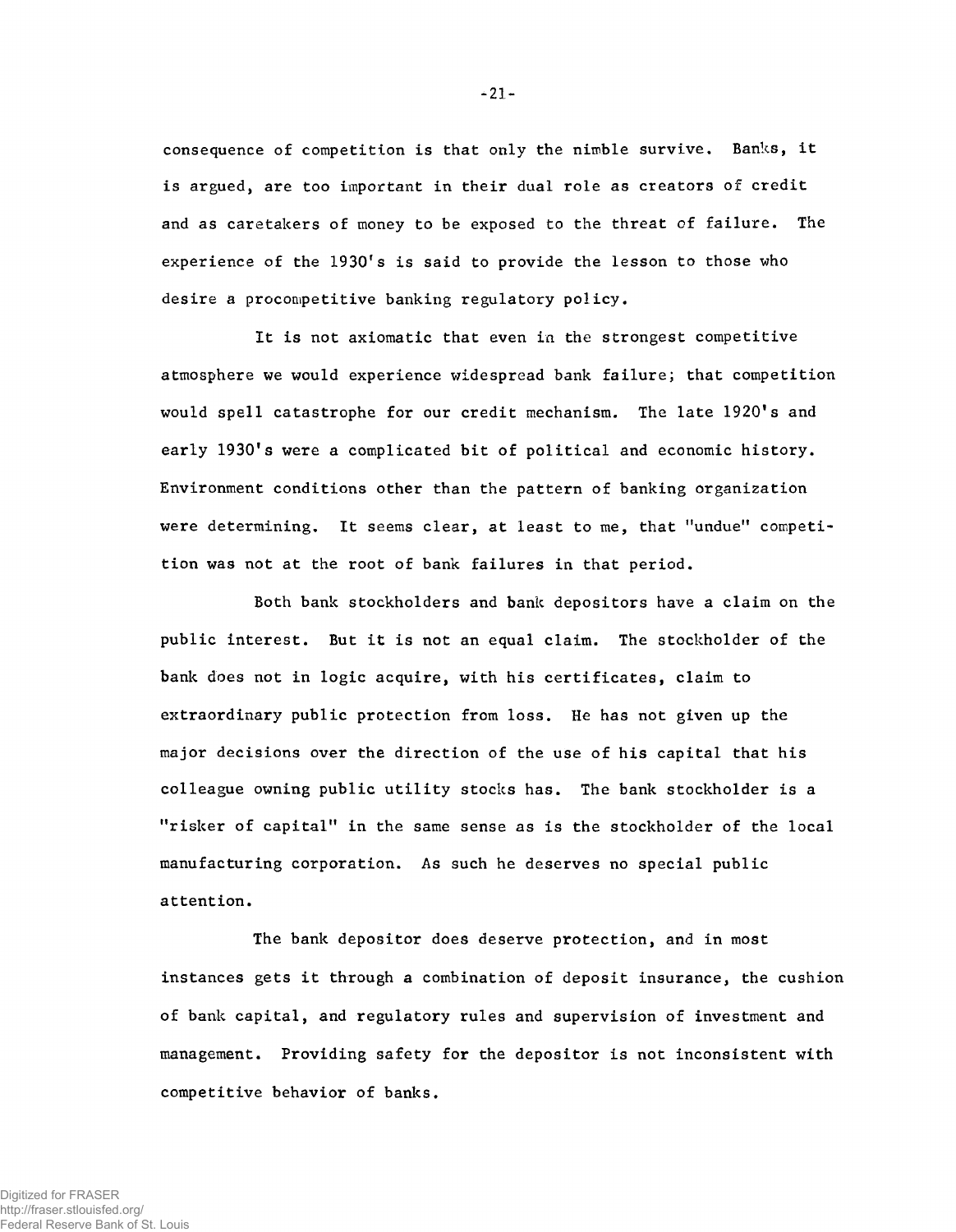Some moments ago I mentioned a lesson for regulation inherent in the fact that ours is a rapidly changing economy. I have also mentioned that present bank regulation administers entry of banks, the creation of new banks, in the attempt to prevent what has been called "overbanking." These barriers to entry are erected to "keep competition withiri safe levels." The effectiveness of limiting competition by limiting entry of banks is, however, waning. The reason for this lies in the rapid growth of nonbank competition. Savings and loan associations, finance companies, credit unions and the like compete vigorously with banks for savings or in the provision of certain types of loans. Broadening capital and money markets are beginning to impinge on traditional bank "preserves." Banking authorities do not control these institutions and, hence, cannot control the force of their competition with banks.

The only banking activities where entry restriction may still limit competition effectively is in the area of services to depositors and loans to the small business borrower. Large, well-known businesses can appeal to highly developed and very competitive markets, and to a variety of financial institutions for their borrowing needs. Consumer and mortgage credit needs are serviced by several nonbanking financial agencies. But small business borrowers of modest means and modest reputations, unless fully indentured by trade credit, are likely to be limited to bank credit, and to banks in their own locale. ''Keeping competition within safe levels" can mean limiting the alternatives of such borrowers. It can mean that the borrower of modest circumstance unsatisfied with the terms his bank offers has only the option of doing without.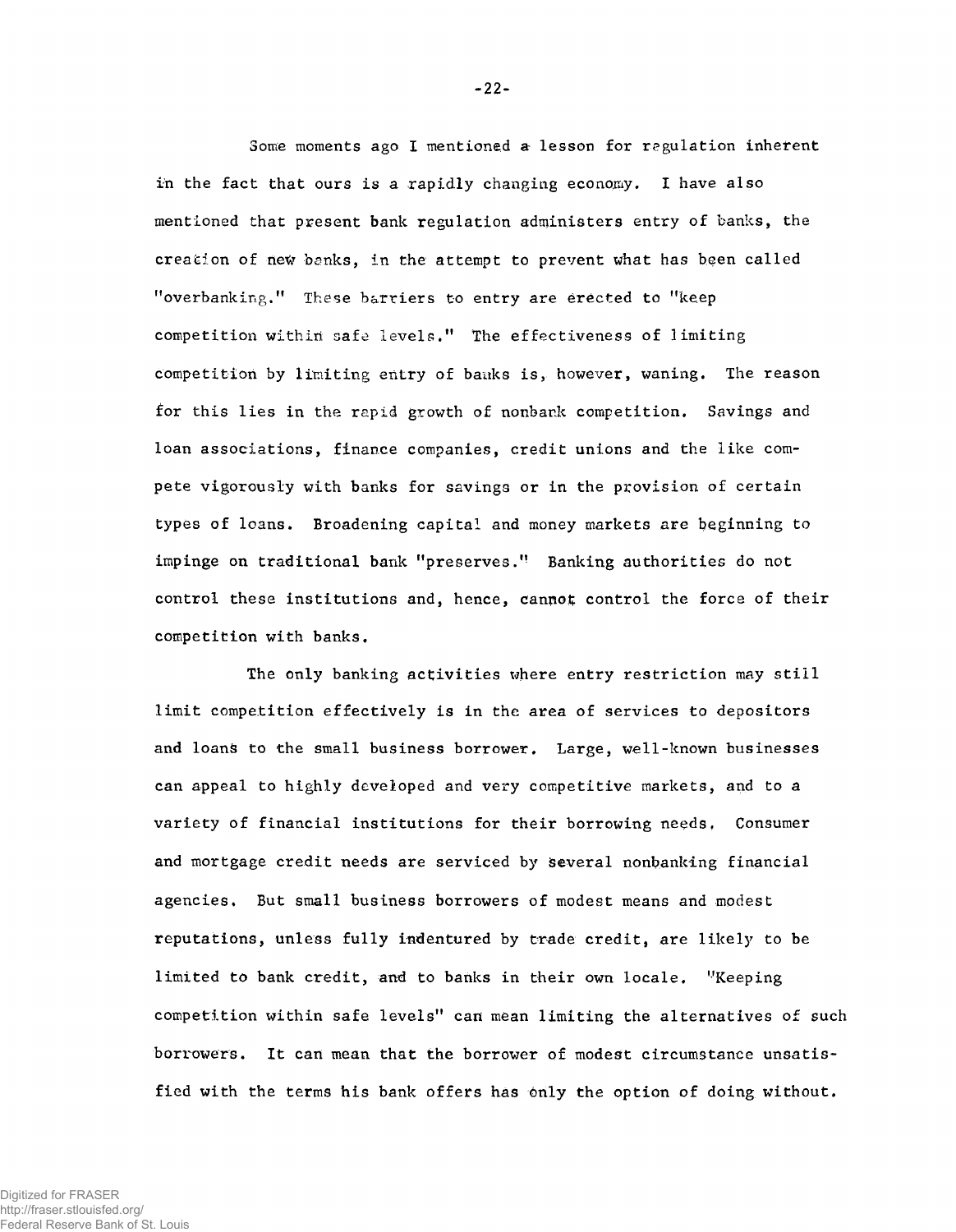There are grounds for a more procompetitive policy in bank regulation, especially in the form of some relaxation of entry restrictions. The adoption of more in the way of procompetitive policy would do much to reduce the number of occasions for the banking authority to decide on what is "adequate" for a community or on what a community "needs." Competition has a way of determining needs and providing for adequate facilities. It is a much better way than that offered by bureaucratic decisions.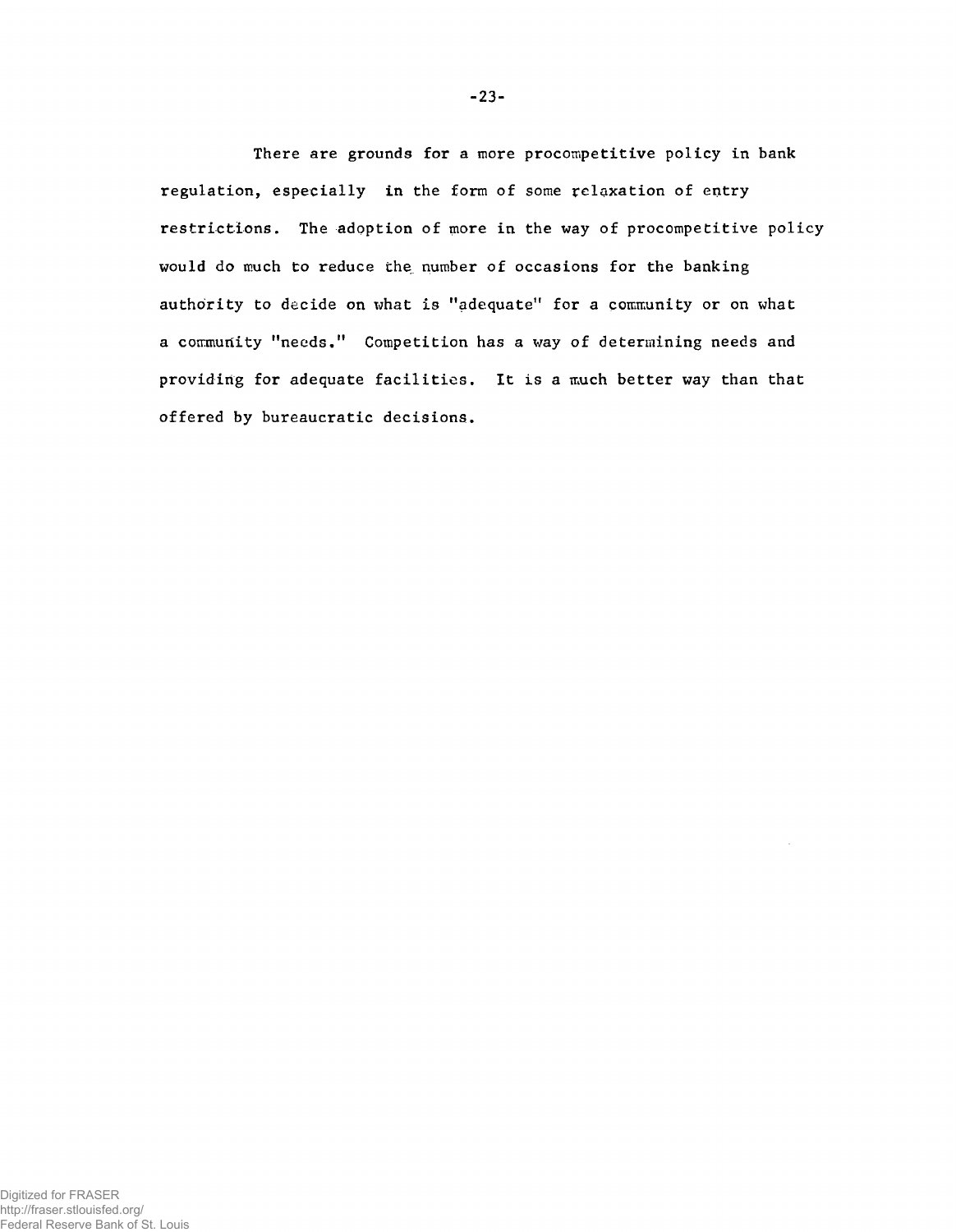Perhaps a moment spent on a summary of our very wideranging discussion would be worthwhile. I have attempted to indicate to you my understanding of Government Responsibility in the economic sphere by speaking of government's role as a "demander" of goods and services, as an "equilibrator" of the economy, and as a "regulator" of certain aspects of market behavior. I have discussed in general, though hopefully not too vaguely, the rationale for each of these artificially separated roles. At various points in the discussion we have touched upon political constraints within which government action takes place.

I imagine it is rather common to leave discussions of this nature with feelings of dissatisfaction for having raised rather standard questions and having invoked the standard plea for "more research" and for ''better understanding." But I have promised some observations on the relevance of Economic Knowledge to Government Responsibility.

It would certainly be trite to remain on the most general of levels in meeting my responsibility for such a discussion. For then we would end our hour together by concluding that it would be a good thing if government action were not carried out in total ignorance. Let me see if I can avoid being that banal in attempting to discuss the link between Economic Knowledge and Government Responsibility.

-24-

II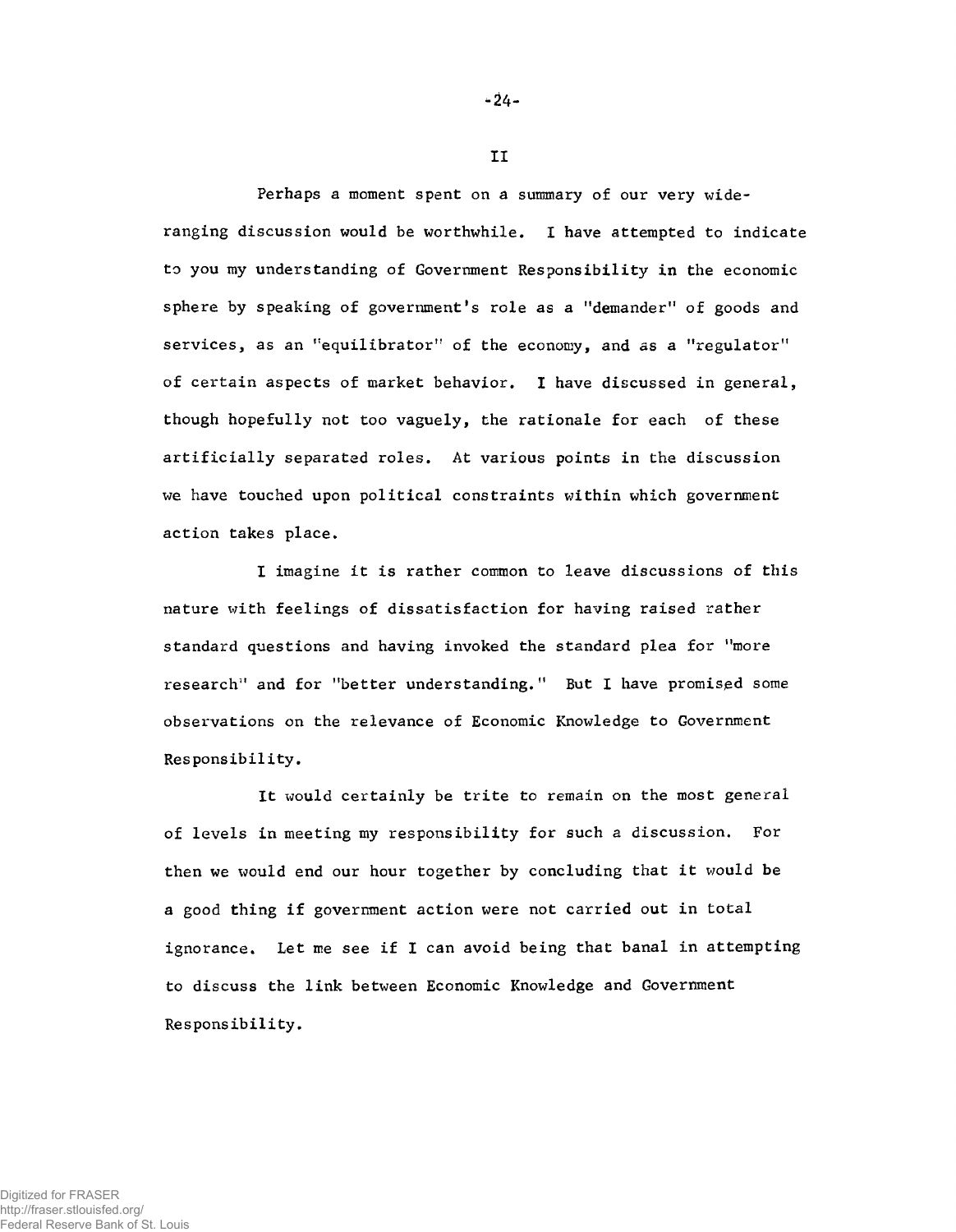We might attempt to give setting to our discussion of this link by touching on one of the most difficult problems of our time. Growth in the economy is crucial to the workings of our capitalist engine. Without expansion, the economy cannot provide the jobs an increasing population needs. Further, this expansion must be more or less regular and even. We must avoid the inflationary flare-ups which depreciate peoples' past efforts stored in the form of their savings. At the same time, we must avoid the protracted slumps which waste human resources and frustrate our potential. We should not convey the impression to the world that our freedom is, in the main, the freedom to be unemployed.

We can begin thinking about the problem of more even and sustained growth in terms of a set of goals which are to be implemented. This set of goals is a "policy" and is drawn up in terms of levels or changes in levels of certain "economic variables." We can give concreteness to these definitions for our growth problem by assuming that the "policy" is the Employment Act of 1946, and that the "economic variables" are the levels and movements in prices, total product, and employment. In addition, the executive and legislative branch of the government may delegate, and in some instances may retain, control over what we might call "policy instruments" or tools. In the case of the Federal Reserve, the "policy instruments" are the discount rate at which banks may borrow, member bank reserves, and open market purchases and sales of Government securities. Fiscal "policy instruments" are taxing and spending decisions of government both as to the budget level and change in that level as well as to kinds of taxes and programs of expenditure.

-25-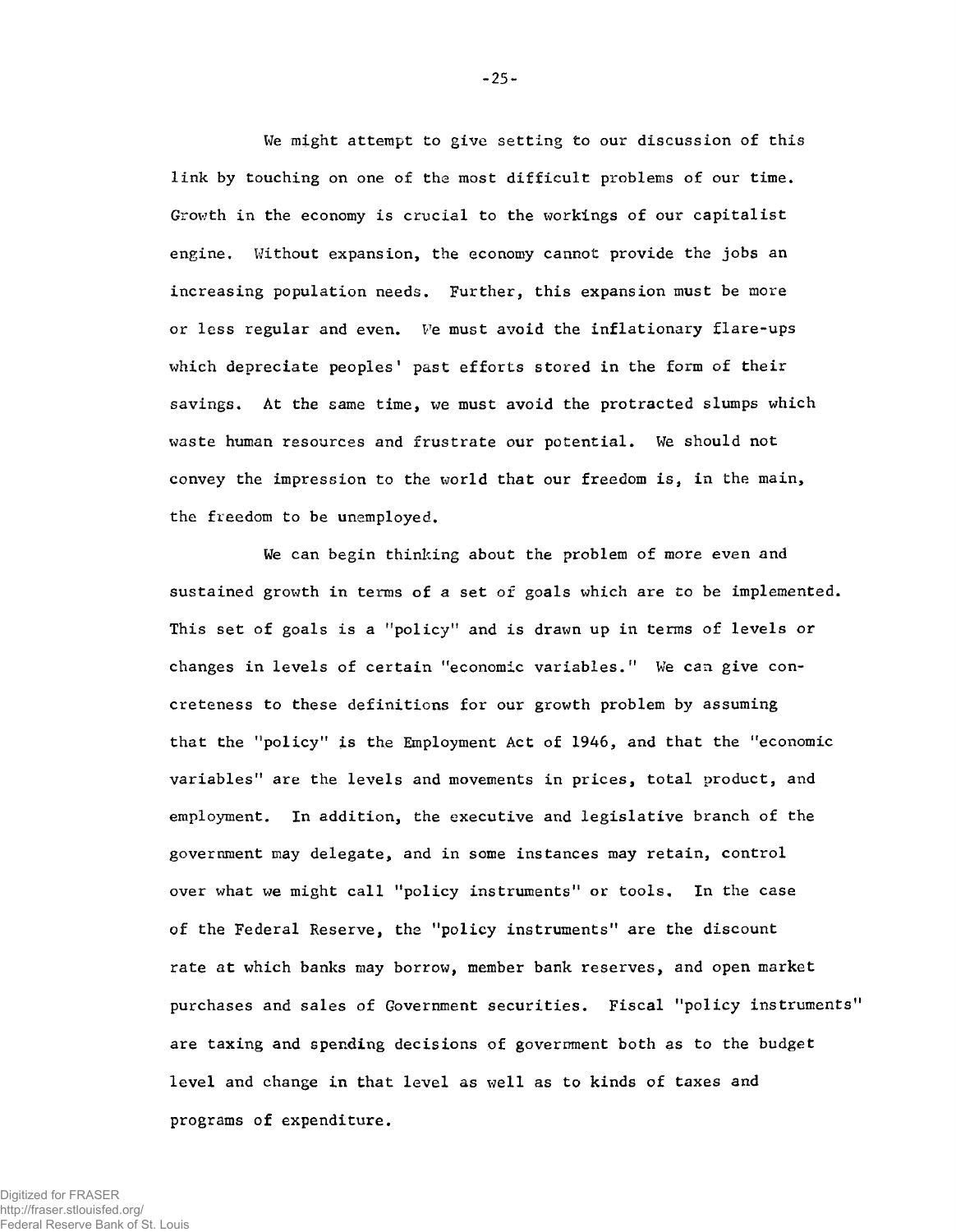How might Economic Knowledge enter here? It would enter as knowledge of the relationships that exist among the ''economic variables" our growth problem specifies--prices, employment, and total product--and knowledge of the relationship that exists between the "economic variables" and the "policy instruments"--monetary and fiscal topis. These relationships are studied in general economic analysis under the title ''Income Theory." Income theory suggests that total product, the consumption behavior of our population in the aggregate, the investment behavior of business, and the monetary and fiscal decisions of the Government are related in a particular way. Income theory, in its most sophisticated dress, appears as a growth model. (Really as a set of growth models, since competition is a virtue economists regard as healthy for themselves as well as others.) Income theory as a growth model is suggestive of the way in which the movement in time of total product, prices, and employment are related. Income theory as a growth model is also suggestive of the way in which these time paths of total product, prices, and employment are affected by a change in taxes, government expenditures, or the monetary climate.

I say suggestive because these growth models of Income Theory do not yield these relationships as a quantitative result: They do not specify a numerical change in the level of employment resulting from \$X billion of new government expenditures, but only the direction of the change in employment. The task of estimating numerical changes in employment for, say, a cut in taxes of \$X billion, or a rise in government expenditures of \$Y billion is left to a rather exotic branch of economics called econometrics.

-26-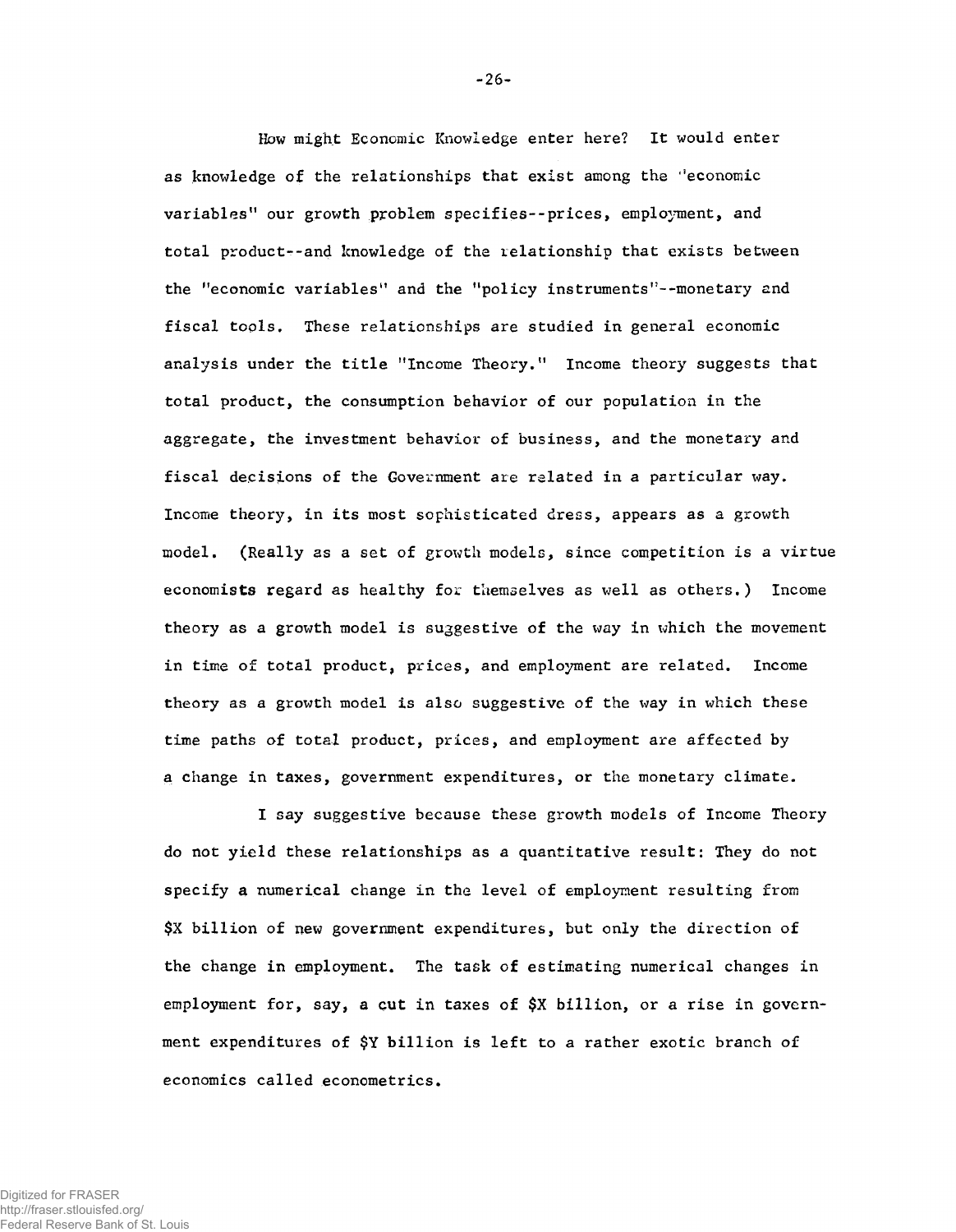Just as the practicing astronaut *came* into being with new scientific knowledge in the form of a space vehicle so the practicing econometrician came into practical existence with the electronic computer. This is the instrument which affords him the opportunity to attempt to predict the future course, of say, employment by *his* knowledge of how employment, consumption, investment, and government expenditures were related in the past.

We need not, of course, restrict our hypothetical econometrician to advising government in its role as "equilibrator." To illustrate, let us recall our discussion of government as a "regulator." Suppose we narrow this further by imagining that the problem is implementing the Banking Acts conveying Congress *1* intent on mergers and consolidations of banks. Economic Knowledge would consist of the relationships economic theory suggests would exist between the number of banks doing business in a particular market--the structure of the market--and the level of interest rates on loans--the performance of the market. Our econometrician would then egage himself in framing and carrying out tests of the relation between the structure of banking markets and their performance.

This kind of Economic Knowledge--scientific economic knowledge, if you please--is an ideal. We see lots of theories but woefully little in the way of econometric application of these theories. This is because making econometric applications of theory is a very difficult job. Unlike his counterpart in the physical sciences, the econometrician must be content with changes in his laboratory conditions which often occur in a most vexing way.

 $-27-$